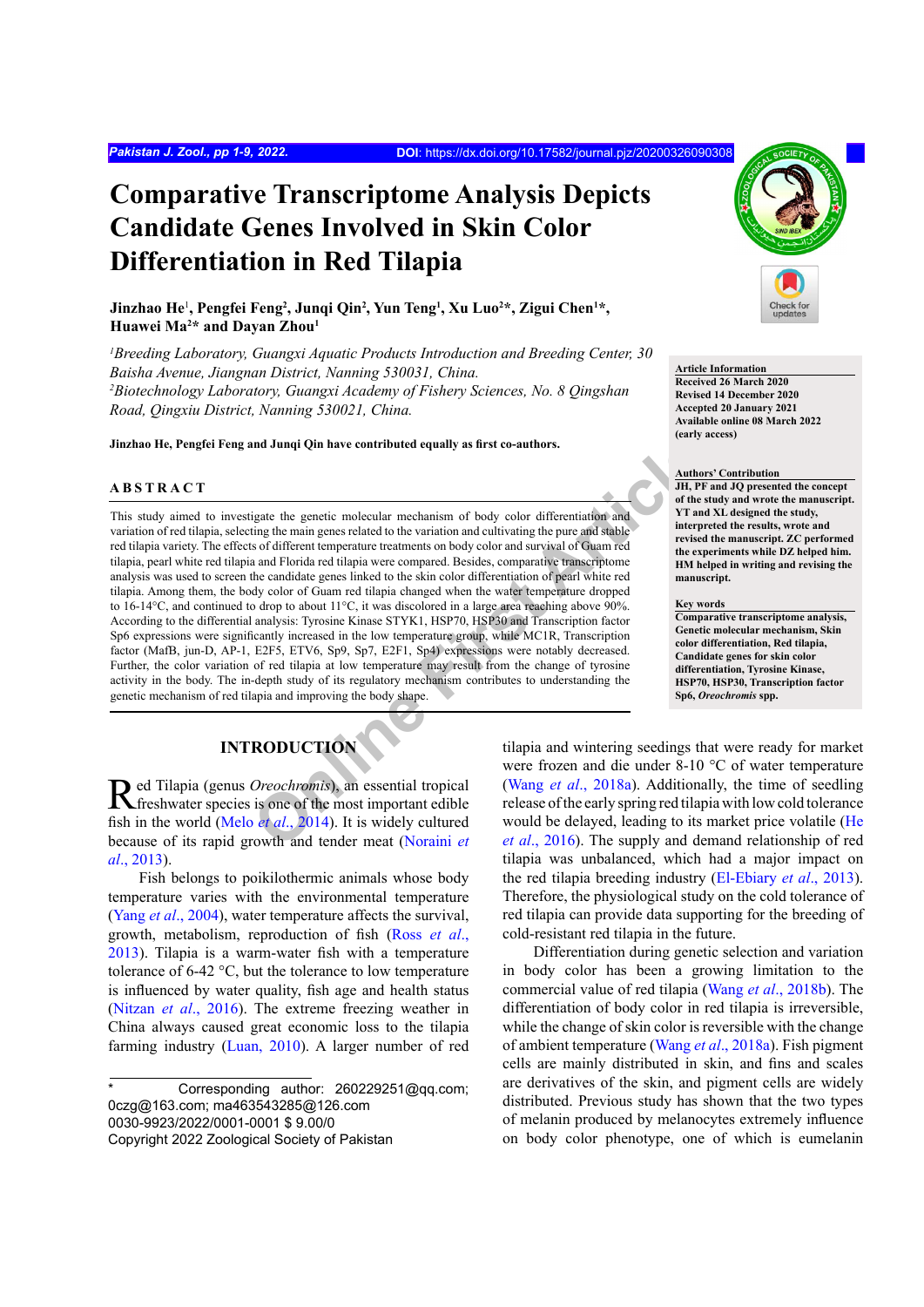many a cumelanin through a series of<br>
Total RNA was extracted fr<br>
polymerization (Chodurek *et al.*, MagZol Reagent. Then concentum<br>
theitic pathway of brown melanin<br>
RNA sample was detected by nuce-<br>
the fish, little is k being responsible for producing black and brown phenotypes, the other is brown melanin contributing to producing the yellow and red phenotypes (Kottler *et al*., 2015). The formation of melanin is a complex process requiring the maturation of melanocytes, the synthesis and transportation of melanin, in which regulatory factors and signaling molecules are involved in each stage (Poletini *et al*., 2016). The adenylate cyclase pathway, the protein kinase c pathway and the tyrosine pathway are three molecules and transduction pathways in melanocytes that synthesize melanin (Higanakamine *et al*., 2015). The common genetic signaling pathways of two pigments have been discovered (Mandal *et al*., 2010). The eumelanin is synthesized from tyrosine *in vivo*. Under the action of tyrosinase, tyrosine forms a eumelanin through a series of oxidation and catalytic polymerization (Chodurek *et al*., 2013). It turns to the synthetic pathway of brown melanin after the reduction of tyrosinase activity (Chodurek *et al*., 2013). Compared with other fish, little is known to the body color differentiation in red tilapia. Zhu *et al*. (2016) used comparative transcriptome sequencing to find the following genes related to skin color in red tilapia of three different colors: tyr, tyrp1, silv, sox10, slc24a5, CBS and slc7a11 (Zhu *et al*., 2016). The results showed that the miRNAs associated with red tilapia color mainly included slc7a11, mc1r and asip, predicating that miR-138-5p and miR-722 played an important role in the regulation of pigmentation. However, the molecular mechanism of body color differentiation remains unclear.

Thus, in this study, transcriptome sequencing was performed on the tissue samples of pearly white tilapia fin strips at low temperature and normal temperature to screen out the genes related to body color variation of red tilapia and provide a theoretical basis for the breeding of fine red tilapia strains.

#### **MATERIALS AND METHODS**

#### *Sample collection*

Thirtysamples, each of Guam red tilapia (GR), pearl white red tilapia (WR) and Florida red tilapia (FR), which were bred in the same year and weighed 10g, 80g and 120g, respectively were selected for the experiment. The animal experiment complying with the ARRIVE guidelines was carried out in accordance with the U.K. Animals (Scientific Procedures) Act, 1986 and associated guidelines, EU Directive 2010/63/EU for animal experiments. Different red tilapia strains were placed in diverse aquarium for 5 days at 20 °C to adapt to the living environment of the aquarium for subsequent temperature culture test. Fish were fasted for 24h before the trial. The circulating water filtration system was adopted in this experiment, and feeding was

conducted at 9:00 am and 4:00 pm, respectively every day. The laboratory temperature was artificially cooled, from 20 °C to 6 °C with gradient of 0.2 °C/2 h. During this period, water temperature was recorded every 2 h during the day and every 4 h at night. Meanwhile, data such as the deaths, the temperature at which the body color began to change, the location and degree of discoloration of red tilapia in each group were recorded. In the normal water temperature (20 $\degree$ C) and cooling process (after 24 h of body color change), 3 fin tissues of WR were extracted for transcriptome sequencing respectively, stored in a -80 °C freezer before sequencing.

#### *RNA isolation and cDNA library construction*

Total RNA was extracted from tissue samples using MagZol Reagent. Then concentration and mass of each RNA sample was detected by nucleic acid protein detector (OD260: OD280) (Eppendorf, Germany) and agarose gel electrophoresis, respectively. The qualified RNA samples were enriched with magnetic beads with Oligo (dT). cDNA strand was synthesized with six base primers using enriched mRNA as template, and cDNA library was obtained by a series of modifications and PCR enrichment. The cDNA library was then quantitatively analyzed by Qbuit3.0, and the library insert size was detected by Agilent 2100 Bioanalyzer to ensure that the library effective concentration and quality meet the requirements of the RNA sequencing.

### *Transcriptome sequencing and de novo assembly of transcriptome*

Each qualified cDNA library was sequenced using Illumina HiSeq2500 for  $2 \times 125$  bp pair-end (PE) sequencing. Quality control of all raw reads was conducted by Fastqc ([http://www.bioinformatics.babraham.ac.uk/](http://www.bioinformatics.babraham.ac.uk/projects/fastqc/) projects/fastqc/) software. Raw data obtained from sequencing were filtered, and connector sequences and low-quality reads were removed to obtain high quality clean data. Gene assembly analysis was performed on high quality clean data after quality control. Trinity (v2.2.0) analysis software based on DE Bruijn graphs was used for subsequent analysis to assemble the transcriptome sequencing data from scratch. The sequences output from Trinity software can be used for further analysis.

#### *Assembled sequence annotation: Functional annotation*

Functional annotation of the assembled sequences was performed by homology searches against the Uni Prot-Swiss Prot (The Universal Protein Resource) database, the GO (Gene Ontology) database, the KEGG (Kyoto Encyclopedia of Genes and Genomes) database and the TrEMBL protein database, and searches were conducted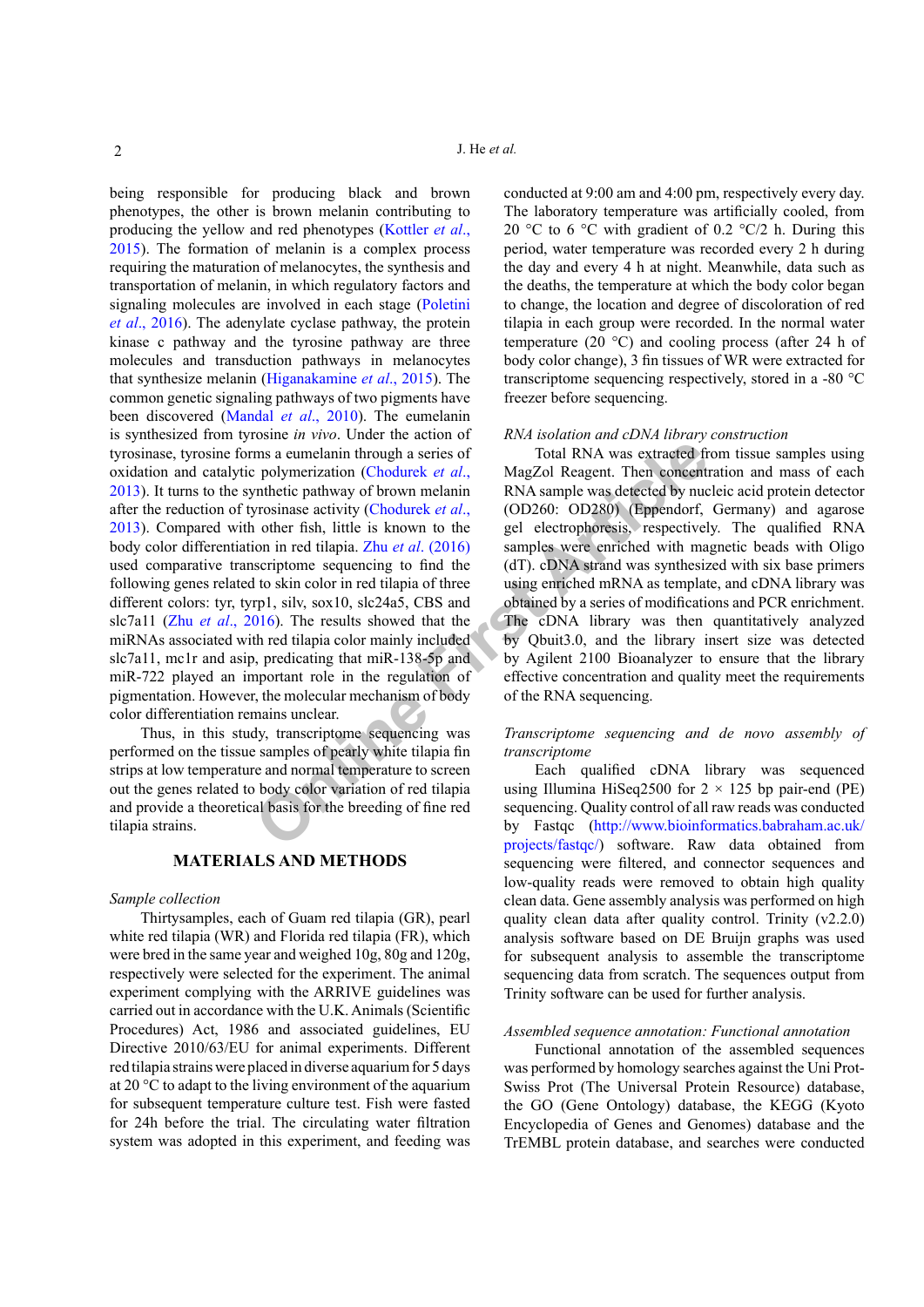by the BLAST program.

#### *RT-PCR analysis*

Total RNA was isolated from samples by TRIzol method (Invitrogen, CA, USA), and cDNA was obtained by reverse transcription after DNA elimination. The results were calculated by ABI Prism 7500 RT-PCR system (Applied Biosystem, Foster City, CA, USA). Amplification was performed in a mixture (10 μl) containing 5 μl of 2X SYBR Green Master Mix, 1 μl of cDNA and 0.2 μl of each primer (10 μM). The thermal cycling curve consisted of an initial denaturation at 95°C for 5 min, followed by 40 cycles of 95 °C for 15 s, annealing/extension at 60 °C for 45s. Melting curve was generated by heating to 95 °C and cooling to 65 °C. All reactions were performed in triplicate and included a negative control without template. The value is based on identifying two biological replicates, each repeated 3 times. The gene expression level was normalized to β-actin expression in the same sample. A two-tailed t-test was used to compare expression levels.

#### **RESULTS**

#### *Effect of temperature on apparent body color of red tilapia*

actions were performed in triplicate<br>
or the control without template. The<br>
Intifying two biological replicates,<br>
Explicit Article Enterpression level was<br>
expression in the same sample. A<br>
each to compare expression level When the temperature dropped to 15 °C, body color of the PR and FR with the various body weight began to change; body color of the PR and FR changed over large areas when the temperature was decreased to 11 °C, and the discoloration ratio is all over 90%. When the temperature dropped to 10.2  $\degree$ C, GR (10 g) began to change color, as temperature continued to reduce, the total body color change ratio was about 6%. However, for GR (80 g and 120 g), the decrease of temperature has no effect on the change of body color (Table I).

**Table I. Changes of body color of different species of red tilapia at different temperatures.**

|       |   |                          |                                 | Weight Species $T_1({}^{\circ}C)$ $T_2({}^{\circ}C)$ Discoloration ratio $({}^{\circ}C)$ |
|-------|---|--------------------------|---------------------------------|------------------------------------------------------------------------------------------|
| 10g   | A | 10.2                     | $\mathbf{0}$                    | 6                                                                                        |
|       | В | $15 \sim 13$ $11 \sim 9$ |                                 | 91                                                                                       |
|       | C |                          | $14 \sim 13$ $11.5 \sim 9.6$    | 95                                                                                       |
| 80 g  | A | $\Omega$                 | 0                               | $\theta$                                                                                 |
|       | В |                          | $15 \sim 14$ $11.6 \sim 9.8$    | 94                                                                                       |
|       | C |                          | $16 \sim 15$ $12.1 \sim 9.8$ 97 |                                                                                          |
| 120 g | A | $\overline{0}$           | 0                               | 0                                                                                        |
|       | в | 16~14                    | $11.8 \sim 10.3$ 96             |                                                                                          |
|       | C |                          | $16~15$ $11.8~10.0$ 97          |                                                                                          |

T1, The water temperature starting to change color; T2, Water temperature when large areas of color changing. (A) Guam red tilapia; (B) Pearl white red tilapia; (C) Florida red tilapia.

#### *Transcriptome sequencing and assembly*

In the gradient cooling culture process, the apparent body color of WR changed obviously. Thus, 3 fin tissues of WR in the normal water temperature (20 °C) and cooling process (after 24 h of body color change) were selected for transcriptome sequencing. In total, a mean of 8, 194, 153 paired-end (PE) clean reads for each library were obtained after data filtering and the sequencing quality was high with Q30 ratio larger than 96% for all samples (Table II).

We pooled all the clean reads from six libraries and de novo assembled them using Trinity. A total of 117,609 contigs, corresponding to unique genes of which length ranged from 201 bp to 9,868 bp. There were 27,273 (23.19%) contigs longer than 1,000 bp. The detailed length distribution of transcripts from the red tilapia is shown in Figure 1.

## **Table II. Transcriptome sequencing data of red tilapia.**

| ple                                                                        | clean reads bases | Sam- Number of Number of Length GC                                               | (bp) | (%)               | O20 | O30 |
|----------------------------------------------------------------------------|-------------------|----------------------------------------------------------------------------------|------|-------------------|-----|-----|
|                                                                            |                   |                                                                                  |      |                   |     |     |
|                                                                            | HLF3 8213990      | 1026748750 125                                                                   |      | 48.57 98.93 98.02 |     |     |
|                                                                            | HLF7 8174316      | 1021789500 125                                                                   |      | 48.58 97.89 96.26 |     |     |
|                                                                            |                   | Read num, Number of sequences sequenced; Base num (bp), Number of                |      |                   |     |     |
| bases sequenced; Length (bp), Sequencing read length; GC%, Ratio of G      |                   |                                                                                  |      |                   |     |     |
| base and C base to total base number; Q20, Ratio of the number of bases    |                   |                                                                                  |      |                   |     |     |
| having a mass value greater than 20 (error rate less than 1%) to the total |                   |                                                                                  |      |                   |     |     |
| number of bases; O30, Ratio of the number of bases whose mass value        |                   |                                                                                  |      |                   |     |     |
|                                                                            |                   | is greater than 30 (error rate less than $0.1\%$ ) to the total number of bases. |      |                   |     |     |

#### *GO annotation and analysis of DEGs*

Gene ontology (GO) annotation was then performed based on the Nr annotation and 34,542 contigs (29.37%) were assigned to GO term (Fig. 2). As shown in Figure 2, a total of 49 terms were assigned, including 23 (46.94%) biological process category, 13 (26.53%) cellular component terms and 13 (26.53%) molecular function terms. In the biological process category, cellular process was the most abundant term, followed by metabolic process biological regulation and pigmentation. For the cellular component category, cell and cell part were the predominant terms which were followed by organelle. For the molecular function category, binding was the main term, and it was followed by catalytic molecular transducer and transcription regulator (Fig. 2).

#### *Functional annotation*

All contigs were compared with four data bases including EMBL database, the UniProt-SwissProt database, KEGG database and GO database for functional annotation. There were 27997, 35370, 34542 assembled contigs that had significant hits against EMBL database, the UniProt-SwissProt database and GO database,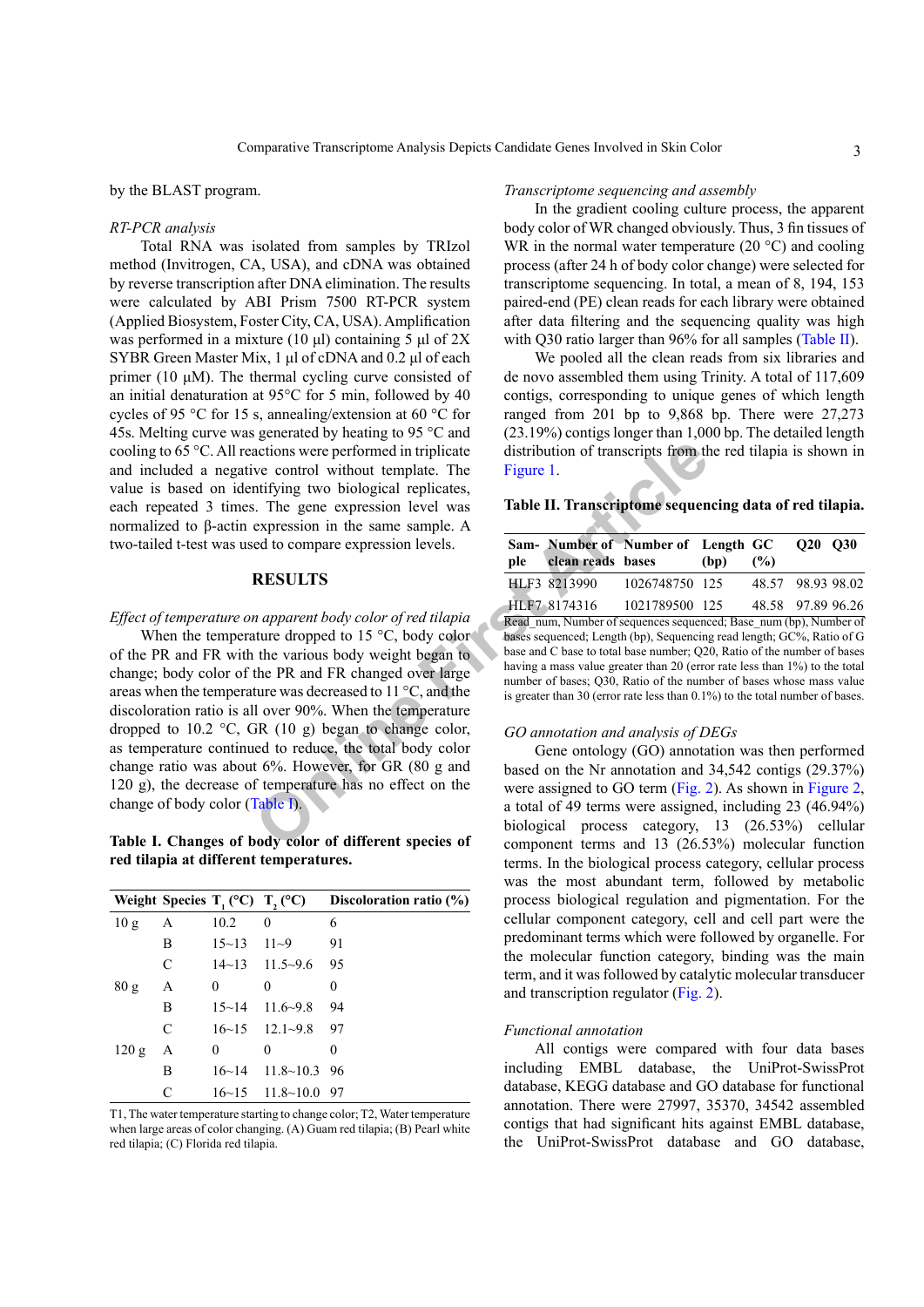



Fig. 1. Transcriptome sequencing and assembly. The detailed length distribution of transcripts from the red tilapia.



Fig. 2. GO annotation. Gene ontology classification of contigs.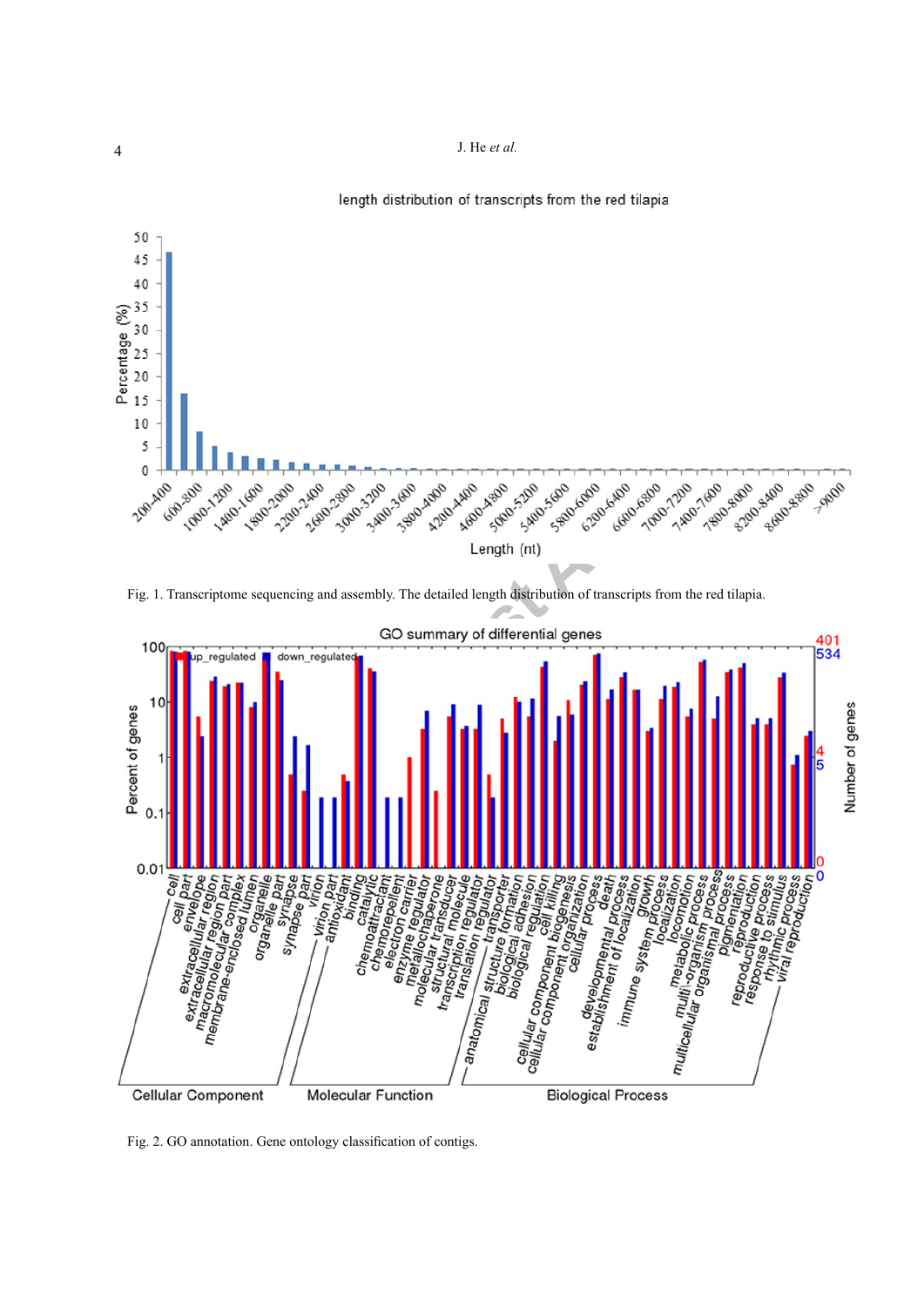respectively (Table III, Fig. 2). To identify the biological pathway in the red tilapia transcriptome, all contigs were mapped to the KEGG database and were associated with 216 pathways (Supplementary Table I).

**Table III. Statistics of function annotation.**

| <b>Annotated database</b> | Annotated number |
|---------------------------|------------------|
| Swiss-PROT                | 35370            |
| EMBL.                     | 27997            |
| GO                        | 34542            |
| All contigs               | 117609           |

*Identifying candidate genes involved in skin color and pigmentation*

To show the differences in the skin color of red tilapia, we made a comparative analysis of two skin transcriptomes. Based on the standard that  $|\text{logFC}| \geq 1$ and FDR  $\leq$  0.5, 3, 228 differentially expressed transcripts were identified between HLF7 and HLF3, which include 1,327 up-regulated transcripts and 1,901 down-regulated transcripts in HLF7. Candidate gene enrichment analysis identified 49 candidate genes involved in the processes of skin color and pigmentation from the two transcriptome data sets. Interestingly, six genes were revealed to be specifically expressed in HLF7, while 16 genes were only found expressed in HLF3 (Table IV).

#### **DISCUSSION**

We employed the transcriptome analysis to investigate the different gene expression of fin tissues of WR, indicating that the color change of red tilapia at low temperature arose from the co-regulation of multiple genes (tyrosine protein kinase *STYK1, HSP 70, HSP 30, HSP 90, MC1R* and transcription factor).

Heat shock protein (HSP70) is one of the most conservative and important proteins in HSPP family which is synthesized by the reaction of organism to the physical, chemical and biological stress agents in the environment (Shen *et al*., 2016). *HSP70* gene can produce abundant heat stress proteins, remove the denatured proteins, protect the cells from the damage of denatured proteins, and reduce the impact of external stress environment on the body of fish when the cells are under stress (González-Aravena *et al*., 2018). Studies have found that the HSP70 mRNA expression in the liver was significantly increased after 12 h of low-temperature stress on the fish (Ming *et al*., 2012). It has been demonstrated that both low temperature and high temperature caused the rapid expression of *HSP70*  gene in the body cells of platy bream and the synthesis of heat stress protein (Ming *et al*., 2012). In our study, the

expression of HSP70 in HLF7 cultured at low temperature was significantly higher than that in normal temperature group, suggesting that the low temperature environment outside led to the changes in the physiological function of red tilapia. Besides, it is worth noting that the fry that has not yet fully developed are more susceptible to temperature changes and change their body color in our experiments, such as GR. Consistently, studies have shown that huge genetic variation in body color can provide a good indication of its potential improvement, and the body length and width of red tilapia are negatively correlated with body color (-0.47 to -0.25) (Hamzah *et al*., 2017). However, the specific mechanism of this change still needs further study.

Forences in the skin color of red<br>
is the number, morphology and<br>
on mparative analysis of two skin<br>
on the standard that  $|\log FC| \ge 1$ <br>
differentially expressed transcripts<br>
marmalian (melanocytes), bom<br>
n HLF7 and HLF3, wh The biological basis of body color change in fish is the number, morphology and distribution of different pigment cells on skin and scales (Steffen *et al*., 2015). Compared with only a kind of pigment cell in the mammalian (melanocytes), bony fishes were found to have 6 kinds of pigment cells, including the melanocytes, red pigment cells, yellow pigment cells, rainbow, white and blue pigment cells, making the formation and changes of the fish body color more complicated and different red tilapia showing different body colors (Erickson, 2010). It has also been reported that *MC1R* gene, *ASIP* gene and *TYRP1* gene are the major candidate genes of fish body color formation (Jian-Xiong *et al*., 2014). *MC1R* gene, as a key gene to produce melanin, expressed slightly in HLF7 of the low temperature group, and it was not the main reason for the formation of black spots (San-Jose *et al*., 2015). It is speculated that the formation of melanin by *MC1R* gene was affected by the albino gene. Meanwhile, the *MC1R* gene, which was related to the synthesis of melanin, represents a critical role in the formation of fish body color. However, MC1R expression was low in HLF7 in black-spotted red tilapia of the low-temperature group in our study, probably because it was an acute regulator and made pigments significantly deposited in the short term. And hence the surface of the skin was colored with streaks, and then black markings or red markings, but the expression level was stable.

> It has been revealed that the body color of Mozambique tilapia became black in the dark after 25 h, but there was no significant change in MC1R expression in the epidermis and the α-MSH level in the serum. Therefore, the *MC1R* gene could also act as an acute regulator in the regulation of fish pigmentation, but the pigment is significantly deposited in a short period sine this activity expression cannot be maintained for a long time (Moorman *et al*., 2015). So even if the red tilapia epidermis exhibited a certain color, there was no significant change in MC1R mRNA expression in fish tissues.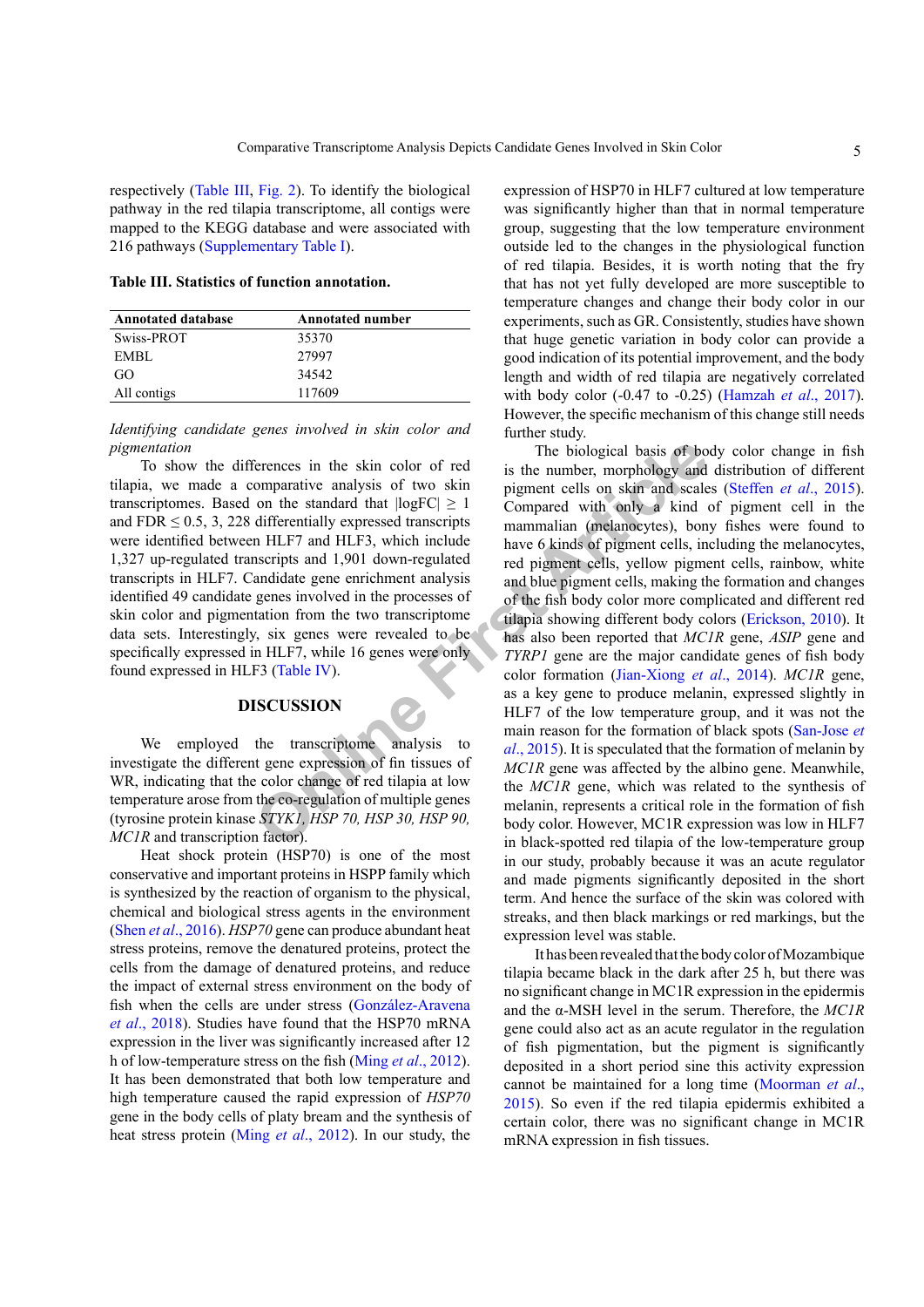| Table IV. Expression and annotation of candidate genes involved in skin color and pigmentation between HLF7 and |  |
|-----------------------------------------------------------------------------------------------------------------|--|
| HLF3.                                                                                                           |  |

| Gene_ID               | <b>FPKMHLF3</b>  | <b>FPKM</b><br>HLF7 | Fold change<br>(log2) | Annotation                                                           |
|-----------------------|------------------|---------------------|-----------------------|----------------------------------------------------------------------|
| TRINITY DN24220 c0 g4 | $\boldsymbol{0}$ | 62.65               | 10.41823029           | Heat shock protein 30                                                |
| TRINITY DN24220 c0 g1 | $\boldsymbol{0}$ | 62.17               | 10.0705945            | Heat shock protein 30                                                |
| TRINITY DN45765 c0 g1 | $\boldsymbol{0}$ | 19.36               | 9.377526023           | Heat shock protein HSP 90-alpha                                      |
| TRINITY_DN24220_c0_g2 | $\boldsymbol{0}$ | 61.72               | 8.461914888           | Heat shock protein 30                                                |
| TRINITY DN24220 c0 g3 | $\mathbf{0}$     | 55.3                | 8.292501236           | Heat shock protein 30                                                |
| TRINITY DN22422 c0 g1 | 0.49             | 50.84               | 8.0814764             | Heat shock 70 kDa protein 1                                          |
| TRINITY DN2485 c0 g1  | $\boldsymbol{0}$ | 1.36                | 7.204597264           | Transcription factor Sp6                                             |
| TRINITY DN40960 c0 g1 | 2.04             | 61.57               | 5.358205112           | Heat shock protein HSP 90-beta                                       |
| TRINITY DN55897 c0 g1 | 1.4              | 21.72               | 4.455123638           | Heat shock protein HSP 90-alpha                                      |
| TRINITY DN290 c0 g1   | 0.33             | 3.55                | 3.922387454           | Heat shock protein beta-8                                            |
| TRINITY DN7424 c0 g1  | 0.45             | 4.57                | 3.839197418           | Myosin-binding protein C, fast-type                                  |
| TRINITY DN30976 c0 g1 | 4.41             | 38.63               | 3.665320161           | Heat shock protein HSP 90-alpha                                      |
| TRINITY_DN45441_c0_g3 | 0.23             | 2.1                 | 3.523276762           | Mitogen-activated protein kinase 8                                   |
| TRINITY DN21271 c0 g1 | 2.58             | 12.4                | 2.880544153           | Tyrosine-protein kinase STYK1                                        |
| TRINITY_DN44078_c0_g1 | 2.11             | 10.63               | 2.861156424           | Heat shock protein HSP 90-alpha                                      |
| TRINITY DN20921 c0 g1 | 13.79            | 67.1                | 2.829661276           | Carbonic anhydrase 4                                                 |
| TRINITY DN12210 c0 g1 | 60.47            |                     | 219.48 2.40838373     | Dual specificity protein phosphatase 5                               |
| TRINITY_DN10113_c0_g1 | 1.69             | 7.21                | 2.37892893            | Cyclin-dependent kinase 16                                           |
| TRINITY DN23272 c0 g2 | 5.5              | 18.25               | 2.278654253           | Heat shock 70 kDa protein 4                                          |
| TRINITY_DN11134_c0_g1 | 219.16           | 30.3                | -2.305170585          | Transcription factor jun-D                                           |
| TRINITY DN19725 c1 g2 | 14.92            | 1.89                | -2.426863715          | Fibroblast growth factor receptor 1-A                                |
| TRINITY_DN19383_c0_g1 | 0.48             | 0                   | -2.558910746          | Sphingosine 1-phosphate receptor 1                                   |
| TRINITY_DN25429_c2_g1 | 7.02             | 0.74                | -2.644540997          | Calcium/calmodulin-dependent protein kinase type II<br>subunit gamma |
| TRINITY DN5260 c0 g1  | 21.2             | 2.24                | -2.686316481          | Protein kinase C beta type                                           |
| TRINITY DN22985 c0 g1 | 32.56            | 4.14                | -2.716853168          | Dual specificity protein phosphatase 2                               |
| TRINITY DN24675 c0 g2 | 11.08            | 1.16                | -2.731113656          | Myosin light chain kinase, smooth muscle                             |
| TRINITY DN25683 c1 g3 | 5                | 0.37                | -2.789473925          | Heat shock 70 kDa protein 12A                                        |
| TRINITY DN15797 c0 g1 | 1.23             | $\boldsymbol{0}$    | -2.805596395          | Serine/threonine-protein kinase N1                                   |
| TRINITY DN20404 c0 g1 | 4.67             | 0.36                | -3.138131195          | Mast/stem cell growth factor receptor Kit                            |
| TRINITY_DN5929_c0_g1  | 295.71           | 22.79               | -3.148401717          | Transcription factor jun-D                                           |
| TRINITY DN1493 c0 g1  | 4.86             | 0.36                | -3.168662628          | Epithelial discoidin domain-containing receptor 1                    |
| TRINITY_DN2926_c0_g1  | 5.24             | 0.36                | -3.272375487          | Traf2 and NCK-interacting protein kinase                             |
| TRINITY DN11441 c0 g1 | 196.91           | 9.25                | -3.862108956          | Transcription factor AP-1                                            |
| TRINITY DN20977 c0 g1 | 5.43             | $\boldsymbol{0}$    | -4.447806609          | Transcription factor E2F5                                            |
| TRINITY_DN63906_c0_g1 | 4.11             | 0.11                | -4.585107644          | Transcription factor Sp7                                             |
| TRINITY_DN9373_c0_g1  | 6.33             | $\boldsymbol{0}$    | -6.800394984          | Hormonally up-regulated neu tumor-associated kinase<br>homolog A     |
| TRINITY_DN25415_c0_g1 | 1.25             | $\boldsymbol{0}$    | -7.019203017          | Collagen alpha-1(XII) chain                                          |

*Table continued on next page .........................*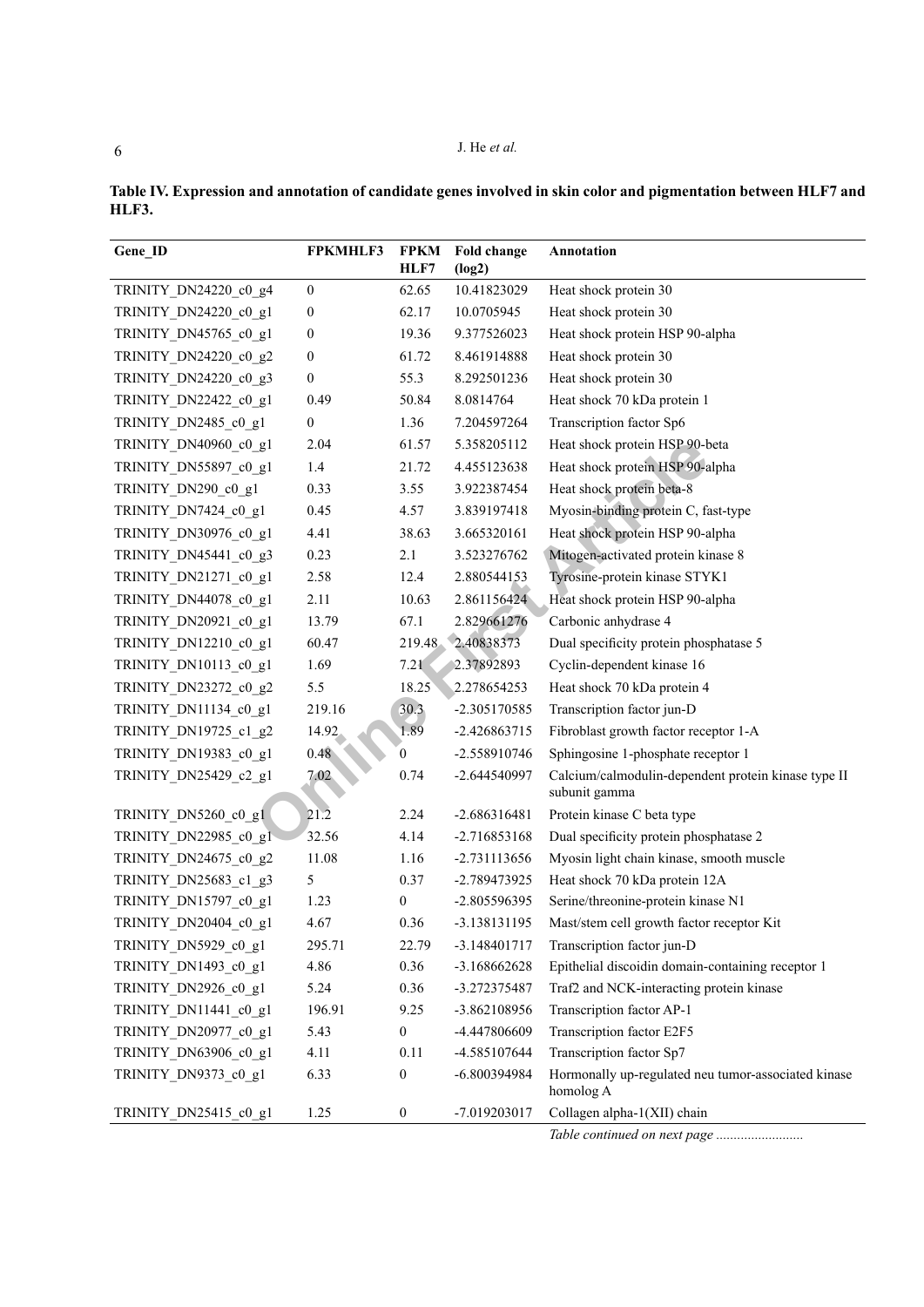| Gene ID               | <b>FPKMHLF3</b> | <b>FPKM</b><br>HLF7 | Fold change<br>(log2) | Annotation                                |
|-----------------------|-----------------|---------------------|-----------------------|-------------------------------------------|
| TRINITY DN71751 c0 g1 | 2.12            | $\mathbf{0}$        | -7.09264739           | Transcription factor E2F1                 |
| TRINITY DN9015 c0 g1  | 6.62            | $\theta$            | -7.09264739           | Transcription factor Sp4                  |
| TRINITY DN3355 c0 g1  | 1.84            | $\overline{0}$      | -7.09264739           | STE20-related kinase adapter protein beta |
| TRINITY DN53770 c0 g1 | 3.26            | $\theta$            | -7.09264739           | Ephrin type-A receptor 7                  |
| TRINITY DN8410 c1 g1  | 3.07            | $\theta$            | -7.353919053          | Heat shock 70 kDa protein 12A             |
| TRINITY DN4370 c0 g1  | 10.21           | $\overline{0}$      | $-7.468717718$        | Heat shock 70 kDa protein 12B             |
| TRINITY DN25415 c0 g2 | 1.93            | $\theta$            | $-7.625416211$        | Collagen alpha $-1(XII)$ chain            |
| TRINITY DN25683 c0 g1 | 12.05           | $\overline{0}$      | $-8.122847214$        | Heat shock 70 kDa protein 12A             |
| TRINITY DN5021 c0 g1  | 4.83            | $\mathbf{0}$        | -8.670545959          | Transcription factor Sp9                  |
| TRINITY DN43769 c0 g1 | 100.52          | 0.14                | -8.913081177          | Neoverrucotoxin subunit alpha             |
| TRINITY DN24960 c0 g3 | 26.53           | $\overline{0}$      | -9.961230712          | Transcription factor ETV6                 |
| TRINITY DN1001 c0 g1  | 22.66           | $\overline{0}$      | -11.23238536          | Transcription factor MafB                 |

**Example 100.52** 0.14 -8.913081177 Neoverrucotoxin subunit alp <br> **Example 100.52** 0.14 -8.913081177 Neoverrucotoxin subunit alp <br> **Example 10.53** 0 -9.961230712 Transcription factor ETV6 <br> **Example 10.44 article** 22.66 0 -Tyrosinase is the rate-limiting enzyme of melanin synthesis vital for the rate and quantity of eumelanin and pheomelanin (Hirobe *et al*., 2011). During the formation of melanin, hormones, inorganic ions which are *in vivo* and external light, UV light physicochemical factors may affect the activity of TYR. Besides, the of the eumelanin to pheomelanin by *ASIP* gene was linked to the expression of the tyrosine family gene (*TYR, TYRP1, DCT*) and reduced its expression (Meng *et al*., 2014). Currently, the expression of gene related to the tyrosinase synthesis becomes an important indirect indicator of the energy of melanin formation in fish due to the absence of an effective method for determining the melanin content and body color index of fish (Chen *et al*., 2012). In addition, the coding transcription factors of pigment cells are also regulated by gene signal channels. It has been found that gene knockout can regulate the transcription factors of pigment cells in c-kit signal transduction, resulting in the loss of their function and pigmentation (Otsuki *et al*., 2020). Low temperature stress can also lead to changes in the expression of transcription factors. In our study, the expression of transcription factors decreased significantly at low temperature, but the related mechanism is unknown.

## **CONCLUSION**

In this study, the body color of the GR with a small body weight changed significantly with temperature, and the melanin synthesis ability was enhanced in the low temperature group HLF7. The result was consistent with the tendency of red tilapia to become darker as the temperature gradient decreased. The pathway of melanin synthesis is a complex process involving the participation

and regulation of polygene. Nevertheless, the overall melanin content, the ratio of eumelanin to brown melanin and the molecular metabolic mechanism of red tilapia body color variation was still needed to be further studied.

#### **ACKNOWLEDGEMENTS**

This study was financially supported by National Modern Agricultural Industry Technology System Guangxi Tilapia Innovation Team (No. 2016LFY05), Guangxi Science and Technology Base and Specialized Talents (AD17195016, AD18294012).

#### *Supplementary material*

There is supplementary material associated with this article. Access the material online at: [https://dx.doi.](https://dx.doi.org/10.17582/journal.pjz/20200326090308) org/10.17582/journal.pjz/20200326090308

#### *Statement of conflict of interest*

The authors have declared no conflict of interest.

#### **REFERENCES**

- Chen, W., Wang, H., Dong, B., Dong, Z., Zhou, F., Fu, Y. and Zeng, Y., 2012. Molecular cloning and expression analysis of tyrosinase gene in the skin of Jining Gray Goat (*Capra hircus*). *Mol. Cell Biochem.*, **366**: 11-20. [https://doi.org/10.1007/](https://doi.org/10.1007/s11010-012-1275-1) [s11010-012-1275-1](https://doi.org/10.1007/s11010-012-1275-1)
- Chodurek, E., Zdybel, M. and Pilawa, B., 2013. Application of EPR spectroscopy to examination of free radicals in melanins from A-375 and G-361 human melanoma malignum cells. *J. appl. Biomed*., **11**: 173-185. [https://doi.org/10.2478/v10136-012-](https://doi.org/10.2478/v10136-012-0023-x)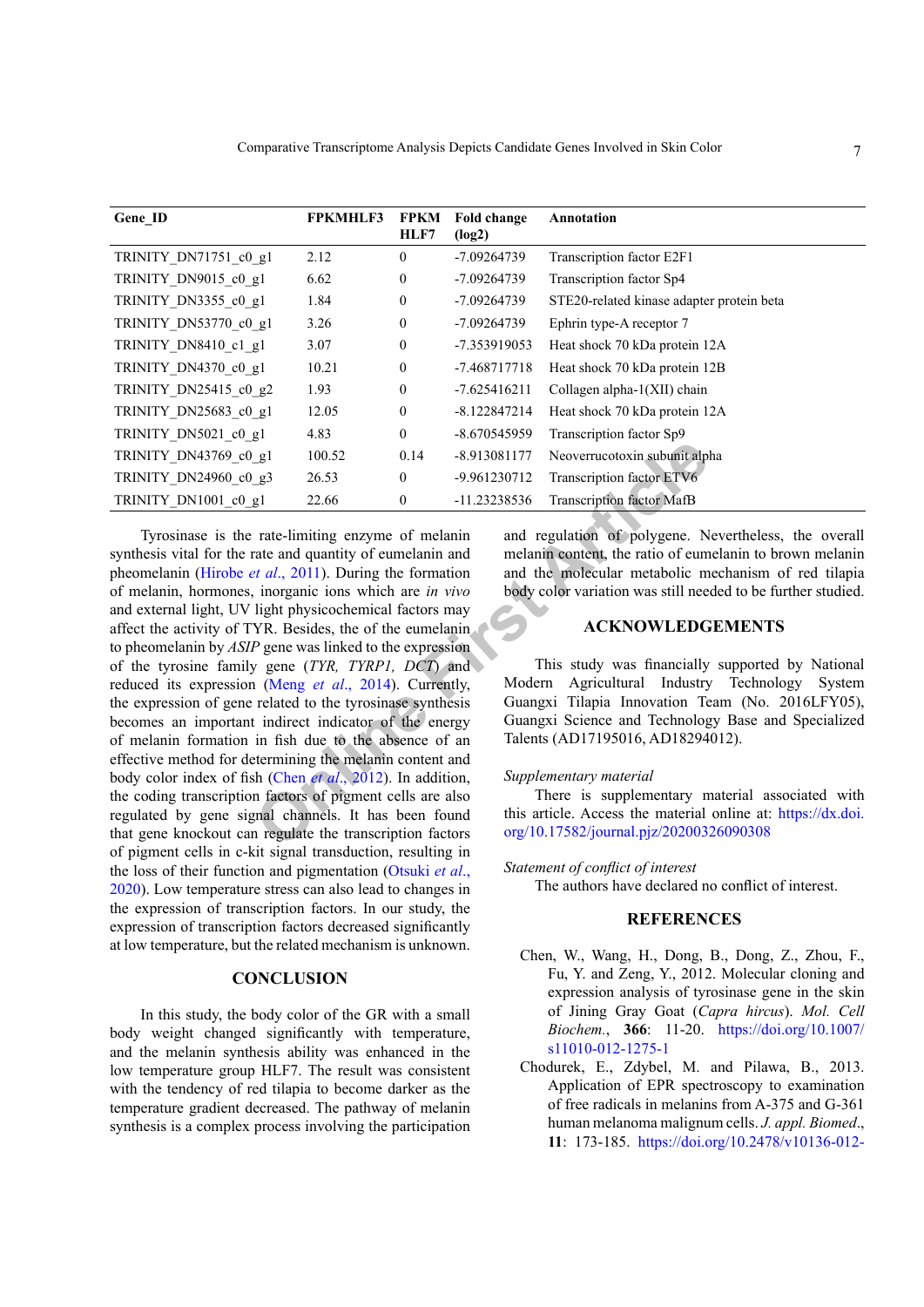[0023-x](https://doi.org/10.2478/v10136-012-0023-x)

- El-Ebiary, E.H., Wahbi, O.M. and El-Greisy, Z.A., 2013. Influence of dietary Cadmium on sexual maturity and reproduction of red tilapia. *Egypt J. aquat. Res*., **39**: 313-317. [https://doi.org/10.1016/j.](https://doi.org/10.1016/j.ejar.2013.12.005) [ejar.2013.12.005](https://doi.org/10.1016/j.ejar.2013.12.005)
- Erickson, C.A., 2010. From the crest to the periphery: Control of pigment cell migration and lineage segregation. *Pigment Cell Res*., **6**: 336-347. [https://](https://doi.org/10.1111/j.1600-0749.1993.tb00611.x) [doi.org/10.1111/j.1600-0749.1993.tb00611.x](https://doi.org/10.1111/j.1600-0749.1993.tb00611.x)
- González-Aravena, M., Calfio, C., Mercado, L., Morales-Lange, B., Bethke, J., Lorgeril, J.D. and Cárdenas, C.A., 2018. HSP70 from the Antarctic sea urchin *Sterechinus neumayeri*: Molecular characterization and expression in response to heat stress. *Biol. Res*., **51**: 8. https://doi.org/10.1186/ [s40659-018-0156-9](https://doi.org/10.1186/s40659-018-0156-9)
- Hamzah, A., Thoa, N.P. and Nguyen, N.H., 2017. Genetic analysis of a red tilapia (*Oreochromis* spp.) population undergoing three generations of selection for increased body weight at harvest. *J. appl. Genet*., **58**: 509-519. https://doi.org/10.1007/ [s13353-017-0411-8](https://doi.org/10.1007/s13353-017-0411-8)
- He, Y.F., Wang, L.M., Zhu, W.B., Dong, Z.J. and Liu, N., 2016. Effects of salinity on cold tolerance of Malaysian red tilapia. *Aquacult. Int.*, **25**: 1-16. <https://doi.org/10.1007/s10499-016-0077-y>
- and expression in response to heat<br> *Stagen,* 51: 8. https://doi.org/10.1186/<br>
Ming, J., Xie, J., Xie, J., Xie, P., Ge,<br>
Ning, J., Xie, J., Xie, N., Xie, P., Ge,<br>
Stagen, N.H., 2017.<br>
II-8<br>
is of a red tilapia (*Oreochromi* Higanakamine, S., Maeda, N., Toku, S. and Yamamoto, H., 2015. Involvement of protein kinase D1 in signal transduction from the protein kinase C pathway to the tyrosine kinase pathway in response to gonadotropin-releasing hormone. *J. biol. Chem.*, **290**: 25974-25985. https://doi.org/10.1074/jbc. [M115.681700](https://doi.org/10.1074/jbc.M115.681700)
- Hirobe, T., Ito, S. and Wakamatsu, K., 2011. The mouse pink-eyed dilution allele of the P-gene greatly inhibits eumelanin but not pheomelanin synthesis. *Pigment Cell Melanoma Res*., **24**: 241-246. [https://](https://doi.org/10.1111/j.1755-148X.2010.00783.x) [doi.org/10.1111/j.1755-148X.2010.00783.x](https://doi.org/10.1111/j.1755-148X.2010.00783.x)
- Jian-Xiong, Y.U., Zhang, Y.L., Zhou, Z.J., Wang, F.J., Wang, A.G., Wang, J.Y., Center, L.A. and University, D.M., 2014. Investigation of coat color gene MC1R (R306ter) and TYRP1 (Q331ter) SNP loci in labrador and golden retriever. *Lab. Anim. Sci*., **31**: 37-41.
- Kottler, V.A., Künstner, A. and Schartl, M., 2015. Pheomelanin in fish? *Pigment Cell Melanoma Res.,*  **28**: 355-356.<https://doi.org/10.1111/pcmr.12359>
- Luan, D.T., 2010. *Genetic studies of Nile tilapia (*Oreochromis niloticus*) for farming in northern Vietnam: growth, survival and cold tolerance in different farm environments.* PhD thesis, Norwegian

University of Life Sciences, Ås, Norway.

- Mandal, D., Fu, P. and Levine, A.D., 2010. REDOX regulation of IL-13 signaling in intestinal epithelial cells: usage of alternate pathways mediates distinct gene expression patterns. *Cell Signal*, **22**: 1485- 1494. <https://doi.org/10.1016/j.cellsig.2010.05.017>
- Melo, K.M., Grisolia, C.K., Pieczarka, J.C., de Souza, L.R., Filho, J.S. and Nagamachi, C.Y., 2014. FISH in micronucleus test demonstrates aneugenic action of rotenone in a common freshwater fish species, Nile tilapia (*Oreochromis niloticus*). *Mutagenesis*, **29**: 215. <https://doi.org/10.1093/mutage/geu005>
- Meng, H., Xu, R., Rong, D., Hui, L., Li, L., Wan, P. and Shi, G., 2014. Research progress of genes related to melanin synthesis in sheep. *Biotechnol. Bull*., **46**: 34-39.
- Ming, J., Xie, J., Xu, P., Ge, X., Liu, W. and Ye, J., 2012. Effects of emodin and vitamin C on growth performance, biochemical parameters and two HSP70s mRNA expression of Wuchang bream (*Megalobrama amblycephala* Yih) under high temperature stress. *Fish Shellf. Immunol*., **32**: 651- 661. <https://doi.org/10.1016/j.fsi.2012.01.008>
- Moorman, B.P., Lerner, D.T., Grau, E.G. and Seale, A.P., 2015. The effects of acute salinity challenges on osmoregulation in Mozambique tilapia reared in a tidally changing salinity. *J. exp. Biol*., **218**: 731- 739. <https://doi.org/10.1242/jeb.112664>
- Nitzan, T., Slosman, T., Gutkovich, D., Weller, J.I., Hulata, G., Zak, T., Benet, A. and Cnaani, A., 2016. Maternal effects in the inheritance of cold tolerance in blue tilapia (*Oreochromis aureus*). *Environ. Biol. Fish*, **99**: 975-981. [https://doi.org/10.1007/s10641-](https://doi.org/10.1007/s10641-016-0539-0) 016-0539-0
- Noraini, O., Sabri, M.Y. and Sitizahrah, A., 2013. Efficacy of spray administration of formalin-killed *Streptococcus agalactiae* in hybrid Red Tilapia. *J. aquat. Anim. Hlth*., **25**: 142-148. [https://doi.org/10.](https://doi.org/10.1080/08997659.2013.781553) [1080/08997659.2013.781553](https://doi.org/10.1080/08997659.2013.781553)
- Otsuki, Y., Okuda, Y., Naruse, K. and Saya, H., 2020. Identification of kit-ligand a as the gene responsible for the medaka pigment cell mutant few melanophore. *G3 (Bethesda)*, **10**: 311-319. <https://doi.org/10.1534/g3.119.400561>
- Poletini, M.O., de Assis, L.V., Moraes, M.N. and Castrucci, A.M., 2016. Estradiol differently affects melanin synthesis of malignant and normal melanocytes: A relationship with clock and clockcontrolled genes. *Mol. Cell Biochem*., **421**: 1-11. <https://doi.org/10.1007/s11010-016-2781-3>
- Ross, S.D., Behrens, J.W., Brander, K., Methling, C. and Mork, J., 2013. Haemoglobin genotypes in cod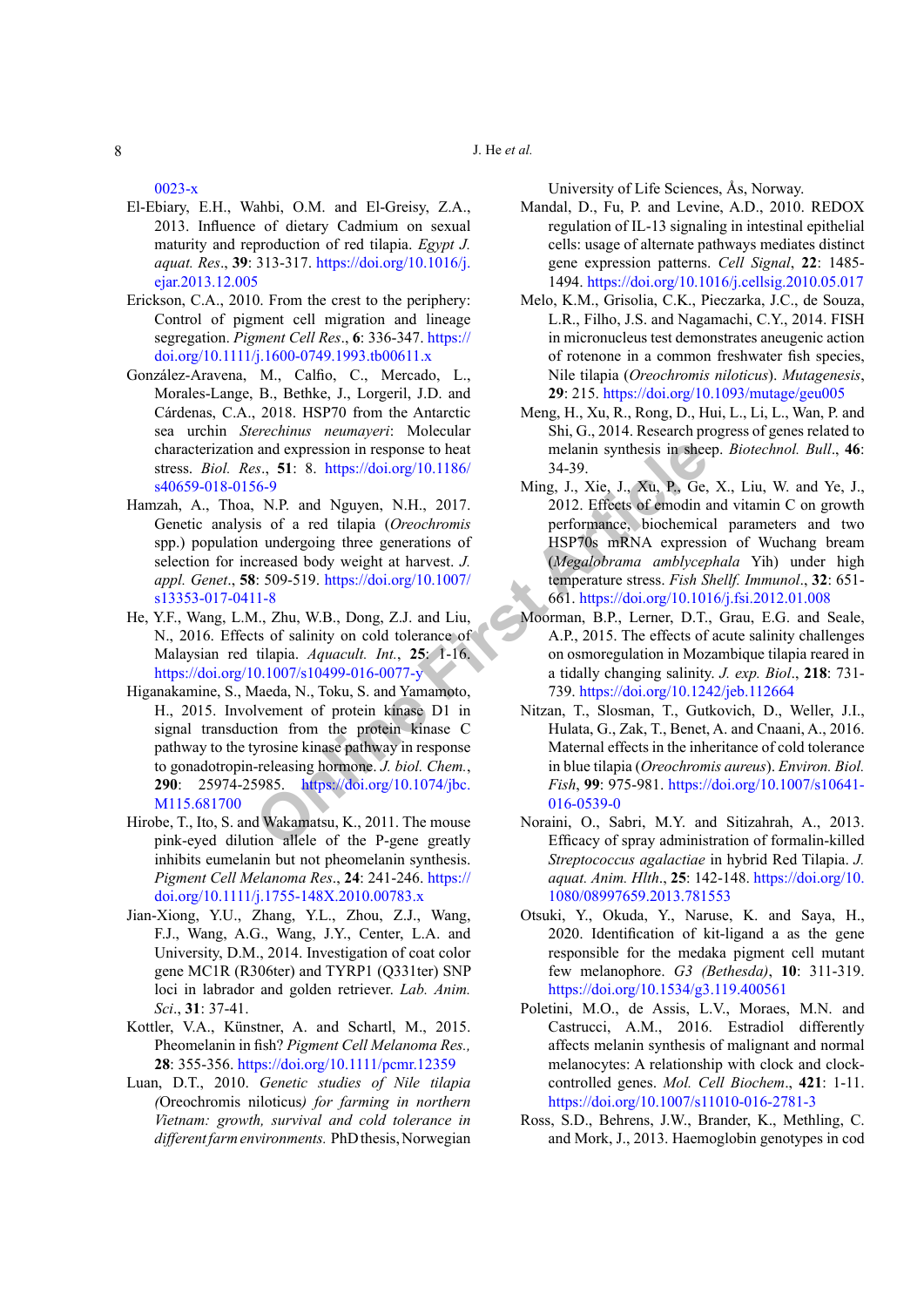(*Gadus morhua* L): Their geographic distribution and physiological significance. *Comp. Biochem. Physiol. A Mol. Integr. Physiol*., **166**: 158-168. <https://doi.org/10.1016/j.cbpa.2013.05.025>

- San-Jose, L.M., Ducrest, A.L., Ducret, V., Béziers, P., Simon, C., Wakamatsu, K. and Roulin, A., 2015. Effect of the MC1R gene on sexual dimorphism in melanin-based colorations. *Mol. Ecol*., **24**: 2794- 2808. <https://doi.org/10.1111/mec.13193>
- Shen, Q., Zhao, L., Xie, G., Ping, W., Yang, M., Wang, S., Fan, Z. and Tang, B., 2016. Cloning three *Harmonia axyridis* (Coleoptera: Coccinellidae) heat shock protein 70 family genes: Regulatory function related to heat and starvation stress. *J. entomol. Sci*., **50**: 168-185. https://doi.org/10.18474/JES14-30.1
- **ONLINE FIRST PARTIES** Steffen, J.E., Learn, K.M., Drumheller, J.S., Boback, S.M. and Mcgraw, K.J., 2015. Carotenoid composition of colorful body stripes and patches in the painted turtle (*Chrysemys picta*) and red-eared slider (*Trachemys scripta*). *Chelonian Conserv. Biol*., **14**: 56-63. https://doi.org/10.2744/ccab-14- [01-56-63.1](https://doi.org/10.2744/ccab-14-01-56-63.1)
- Wang, L., Song, F., Zhu, W., Dong, J., Jianjun, F.U. and Dong, Z., 2018a. Effects of temperature on body color of Malaysian red tilapia during overwintering period. *J. Fish. China*, **42**: 72-79.
- Wang, L., Zhu, W., Dong, Z., Song, F., Dong, J. and Fu, J., 2018b. Comparative microRNA-seq analysis depicts candidate miRNAs involved in skin color differentiation in Red Tilapia. *Int. J. mol. Sci*., **19**: 1209.<https://doi.org/10.3390/ijms19041209>
- Yang, Y., Xie, S., Lei, W., Zhu, X. and Yang, Y., 2004. Effect of replacement of fish meal by meat and bone meal and poultry by-product meal in diets on the growth and immune response of *Macrobrachium nipponense*. *Fish Shellf. Immunol*., **17**: 105-114. <https://doi.org/10.1016/j.fsi.2003.11.006>
- Zhu, W., Wang, L., Dong, Z., Chen, X., Song, F., Liu, N., Yang, H. and Fu, J., 2016. Erratum: Comparative transcriptome analysis identifies candidate genes related to skin color differentiation in Red Tilapia. *Sci. Rep*., **6**: 31347. [https://doi.org/10.1038/](https://doi.org/10.1038/srep31347) srep31347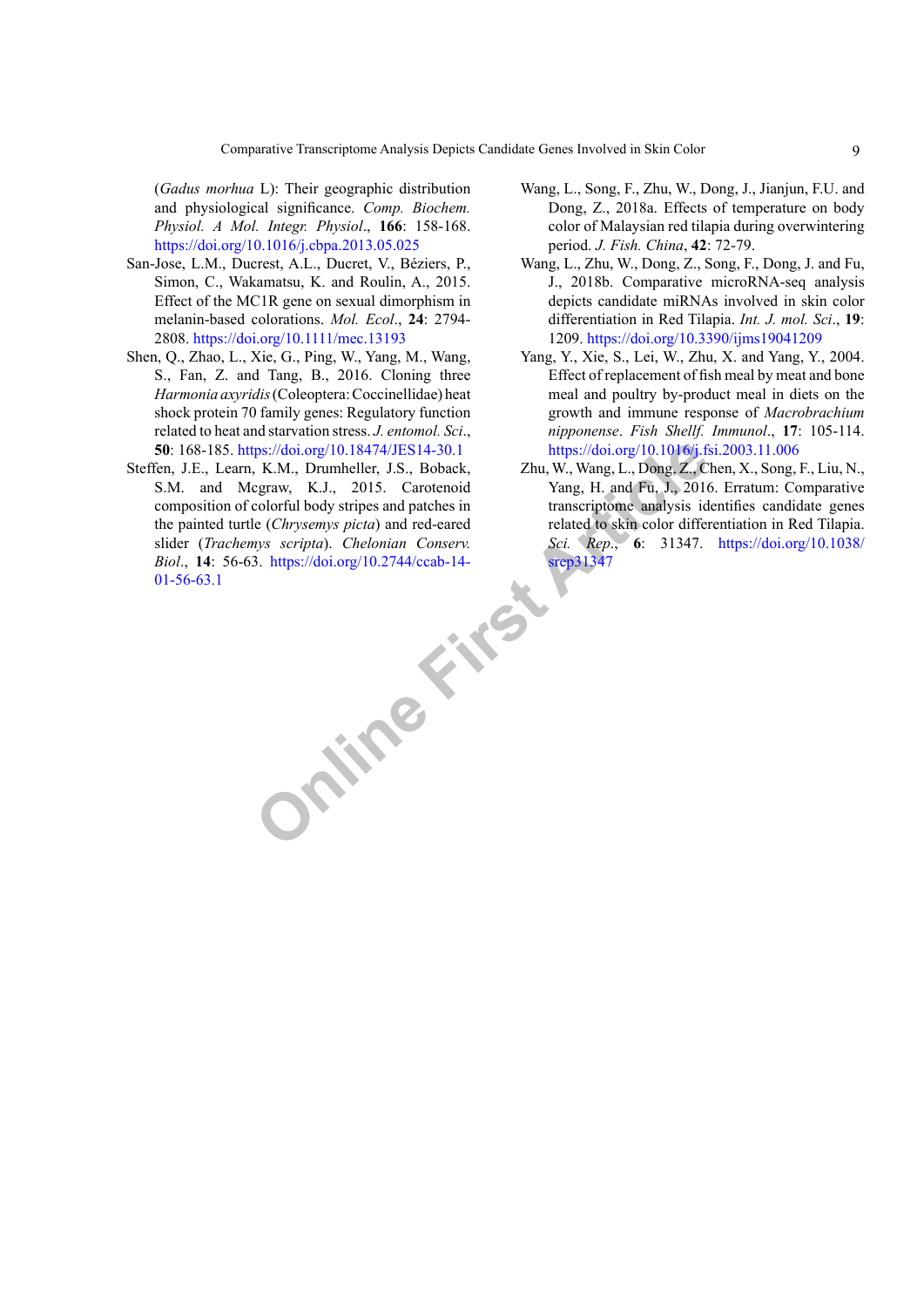**Supplementary Material**

# **Comparative Transcriptome Analysis Depicts Candidate Genes Involved in Skin Color Differentiation in Red Tilapia**

Jinzhao He<sup>1</sup>, Pengfei Feng<sup>2</sup>, Junqi Qin<sup>2</sup>, Yun Teng<sup>1</sup>, Xu Luo<sup>2</sup>\*, Zigui Chen<sup>1</sup>\*, **Huawei Ma2 \* and Dayan Zhou1**

*1 Breeding Laboratory, Guangxi Aquatic Products Introduction and Breeding Center, 30 Baisha Avenue, Jiangnan District, Nanning 530031, China. 2 Biotechnology Laboratory, Guangxi Academy of Fishery Sciences, No. 8 Qingshan Road, Qingxiu District, Nanning 530021, China.*

### **Supplementary Table I. KEGG pathway classification of contigs.**

| Jinzhao He, Pengfei Feng and Junqi Qin have contributed equally as first co-authors. |                          |                                                                                                                                                                                                                                                                     |                          |
|--------------------------------------------------------------------------------------|--------------------------|---------------------------------------------------------------------------------------------------------------------------------------------------------------------------------------------------------------------------------------------------------------------|--------------------------|
| Supplementary Table I. KEGG pathway classification of contigs.                       |                          |                                                                                                                                                                                                                                                                     |                          |
| Pathway (Up_regulated)                                                               | Number of<br>contigs (n) | Pathway (Down regulated)                                                                                                                                                                                                                                            | Number of<br>contigs (n) |
| Carbon metabolism                                                                    | 10                       | Carbon metabolism                                                                                                                                                                                                                                                   | 1                        |
| 2 Oxocarboxylic acid metabolism                                                      |                          | 2-Oxocarboxylic acid metabolism                                                                                                                                                                                                                                     |                          |
| Fatty acid metabolism                                                                | 3                        | Fatty acid metabolism                                                                                                                                                                                                                                               | 2                        |
| Biosynthesis of amino acids                                                          | 9                        | Biosynthesis of amino acids                                                                                                                                                                                                                                         |                          |
| Degradation of aromatic compounds; Glycolysis<br>Gluconeogenesis                     |                          | Degradation of aromatic compounds; Glycolysis<br>Gluconeogenesis; Citrate cycle TCA cycle; Pentose<br>phosphate pathway                                                                                                                                             | 1                        |
| Citrate cycle TCA cycle                                                              |                          | Pentose and glucuronate interconversions                                                                                                                                                                                                                            | 2                        |
| Pentose phosphate pathway                                                            | 5                        | Fructose and mannose metabolism                                                                                                                                                                                                                                     | 3                        |
| Pentose and glucuronate interconversions; Fruc-<br>tose and mannose metabolism       | 4                        | Galactose metabolism; Ascorbate and aldarate<br>metabolism; Starch and sucrose metabolism                                                                                                                                                                           | 1                        |
| Galactose metabolism                                                                 | 1                        | Amino sugar and nucleotide sugar metabolism                                                                                                                                                                                                                         | 1                        |
| Ascorbate and aldarate metabolism; Starch and<br>sucrose metabolism                  | $\overline{2}$           | Pyruvate metabolism; Glyoxylate and dicarboxylate 1<br>metabolism; Propanoate metabolism; Butanoate<br>metabolism; C5 Branched dibasic acid metabolism;<br>Inositol phosphate metabolism                                                                            |                          |
| Amino sugar and nucleotide sugar metabolism                                          | 3                        | Oxidative phosphorylation                                                                                                                                                                                                                                           |                          |
| Pyruvate metabolism                                                                  | 4                        | Photosynthesis; Photosynthesis antenna proteins;<br>Photosynthesis proteins; Carbon fixation in photo-<br>synthetic organisms; Carbon fixation pathways in<br>prokaryotes; Methane metabolism; Nitrogen metab-<br>olism; Sulfur metabolism; Fatty acid biosynthesis | 1                        |
| Glyoxylate and dicarboxylate metabolism                                              | 3                        | Fatty acid elongation                                                                                                                                                                                                                                               | 2                        |
|                                                                                      |                          | Table continue on next page                                                                                                                                                                                                                                         |                          |

0030-9923/2022/0001-0001 \$ 9.00/0

Copyright 2022 Zoological Society of Pakistan

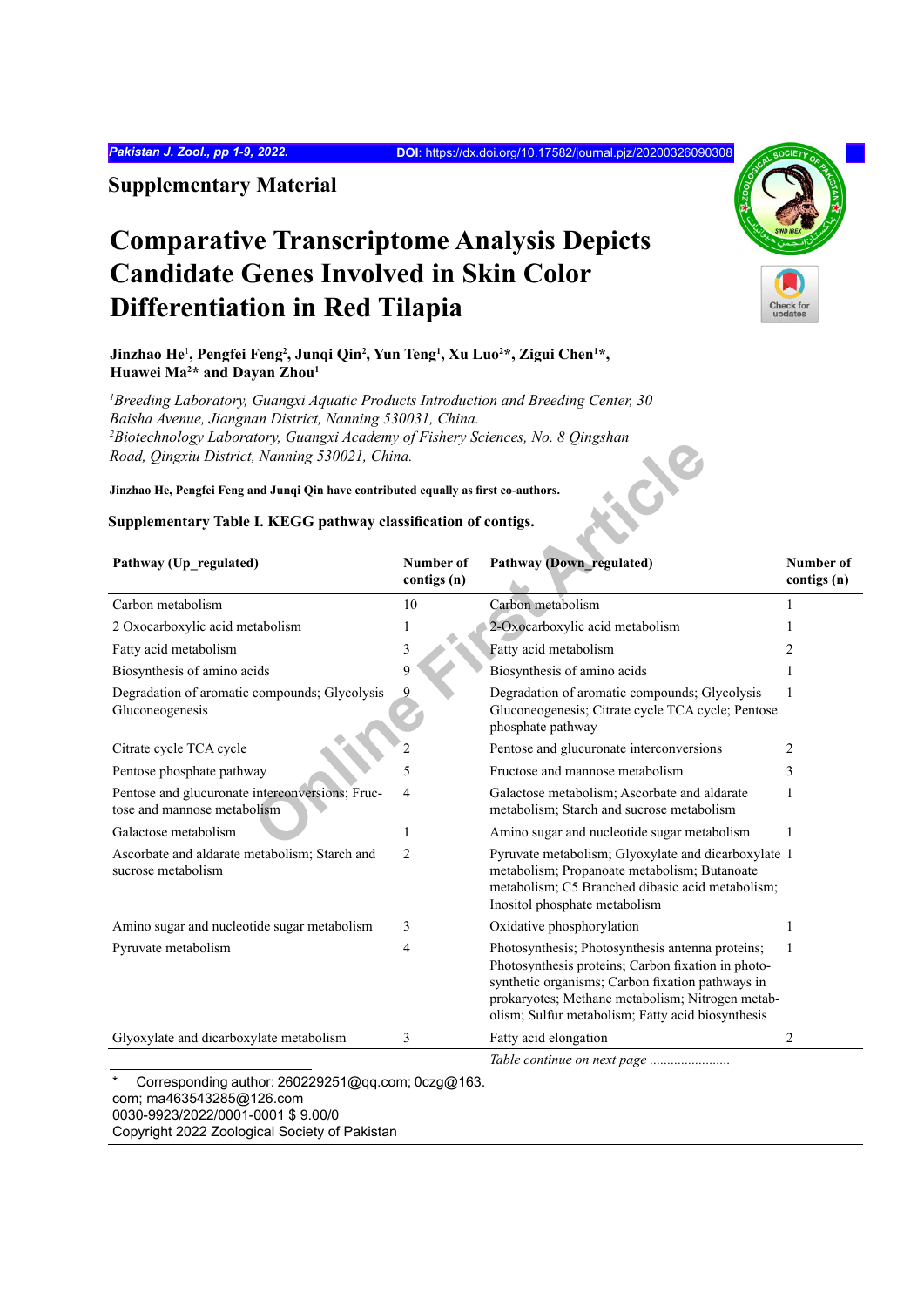| Fatty acid degradation; Synthesis and degradation<br>5<br>Propanoate metabolism<br>1<br>of ketone bodies; Cutin suberine and wax biosyn-<br>thesis; Steroid biosynthesis<br>Primary bile acid biosynthesis<br>Butanoate metabolism; C5 Branched dibasic acid<br>1<br>1<br>metabolism; Inositol phosphate metabolism<br>Oxidative phosphorylation<br>7<br>Secondary bile acid biosynthesis; Steroid hormone<br>-1<br>biosynthesis<br>Photosynthesis; Photosynthesis antenna proteins;<br>Glycerolipid metabolism<br>5<br>2<br>Photosynthesis proteins; Carbon fixation in photo-<br>synthetic organisms<br>Carbon fixation pathways in prokaryotes<br>Glycerophospholipid metabolism<br>1<br>3<br>Methane metabolism<br>Ether lipid metabolism<br>5<br>Sphingolipid metabolism; Arachidonic acid metab-<br>3<br>Nitrogen metabolism<br>- 5<br>olism<br>Linoleic acid metabolism<br>Sulfur metabolism<br>1<br>alpha Linolenic acid metabolism<br>Fatty acid biosynthesis; Fatty acid elongation<br>8<br>Biosynthesis of unsaturated fatty acids<br>Fatty acid degradation<br>1<br>2<br>Lipid biosynthesis proteins; Purine metabolism<br>Synthesis and degradation of ketone bodies; Cutin 1<br>3<br>suberine and wax biosynthesis; Steroid biosynthe-<br>sis; Primary bile acid biosynthesis<br>Secondary bile acid biosynthesis; Steroid hormone 9<br>Pyrimidine metabolism<br>3<br>biosynthesis<br>Glycerolipid metabolism<br>Alanine aspartate and glutamate metabolism<br>3<br>Glycine serine and threonine metabolism; Cysteine 3<br>Glycerophospholipid metabolism<br>and methionine metabolism<br>Valine leucine and isoleucine degradation<br>Ether lipid metabolism<br>3<br>Valine leucine and isoleucine biosynthesis; Lysine<br>Sphingolipid metabolism<br>1<br>biosynthesis<br>Arachidonic acid metabolism<br>Lysine degradation<br>4<br>5<br>Linoleic acid metabolism; alpha Linolenic acid<br>7<br>Arginine biosynthesis; Arginine and proline metab-1<br>metabolism; Biosynthesis of unsaturated fatty<br>olism<br>acids<br>Lipid biosynthesis proteins; Purine metabolism<br>Histidine metabolism; Tyrosine metabolism<br>10<br>3<br>Pyrimidine metabolism<br>9<br>Phenylalanine metabolism<br>3<br>3<br>Tryptophan metabolism<br>Alanine aspartate and glutamate metabolism<br>4<br>Glycine serine and threonine metabolism<br>Phenylalanine tyrosine and tryptophan biosynthesis 3<br>1<br>Cysteine and methionine metabolism<br>3<br>Amino acid related enzymes; beta Alanine metabo- 3<br>lism; Taurine and hypotaurine metabolism<br>Valine leucine and isoleucine degradation; Valine<br>Phosphonate and phosphinate metabolism; Seleno-3<br>2<br>leucine and isoleucine biosynthesis; Lysine biosyn-<br>compound metabolism; Cyanoamino acid metabo-<br>thesis; Lysine degradation<br>lism<br>Arginine biosynthesis<br>2<br>D Glutamine and D glutamate metabolism; D<br>3<br>Arginine and D ornithine metabolism; D Alanine<br>metabolism; Glutathione metabolism<br>Arginine and proline metabolism<br>Glycosyltransferases; N Glycan biosynthesis; Vari- 1<br>4<br>ous types of N glycan biosynthesis | Pathway (Up_regulated) | Number of<br>contigs (n) | Pathway (Down_regulated) | Number of<br>contigs (n) |
|--------------------------------------------------------------------------------------------------------------------------------------------------------------------------------------------------------------------------------------------------------------------------------------------------------------------------------------------------------------------------------------------------------------------------------------------------------------------------------------------------------------------------------------------------------------------------------------------------------------------------------------------------------------------------------------------------------------------------------------------------------------------------------------------------------------------------------------------------------------------------------------------------------------------------------------------------------------------------------------------------------------------------------------------------------------------------------------------------------------------------------------------------------------------------------------------------------------------------------------------------------------------------------------------------------------------------------------------------------------------------------------------------------------------------------------------------------------------------------------------------------------------------------------------------------------------------------------------------------------------------------------------------------------------------------------------------------------------------------------------------------------------------------------------------------------------------------------------------------------------------------------------------------------------------------------------------------------------------------------------------------------------------------------------------------------------------------------------------------------------------------------------------------------------------------------------------------------------------------------------------------------------------------------------------------------------------------------------------------------------------------------------------------------------------------------------------------------------------------------------------------------------------------------------------------------------------------------------------------------------------------------------------------------------------------------------------------------------------------------------------------------------------------------------------------------------------------------------------------------------------------------------------------------------------------------------------------------------------------------------------------------------------------------------------------------------------------------------------------------------------------|------------------------|--------------------------|--------------------------|--------------------------|
|                                                                                                                                                                                                                                                                                                                                                                                                                                                                                                                                                                                                                                                                                                                                                                                                                                                                                                                                                                                                                                                                                                                                                                                                                                                                                                                                                                                                                                                                                                                                                                                                                                                                                                                                                                                                                                                                                                                                                                                                                                                                                                                                                                                                                                                                                                                                                                                                                                                                                                                                                                                                                                                                                                                                                                                                                                                                                                                                                                                                                                                                                                                                |                        |                          |                          |                          |
|                                                                                                                                                                                                                                                                                                                                                                                                                                                                                                                                                                                                                                                                                                                                                                                                                                                                                                                                                                                                                                                                                                                                                                                                                                                                                                                                                                                                                                                                                                                                                                                                                                                                                                                                                                                                                                                                                                                                                                                                                                                                                                                                                                                                                                                                                                                                                                                                                                                                                                                                                                                                                                                                                                                                                                                                                                                                                                                                                                                                                                                                                                                                |                        |                          |                          |                          |
|                                                                                                                                                                                                                                                                                                                                                                                                                                                                                                                                                                                                                                                                                                                                                                                                                                                                                                                                                                                                                                                                                                                                                                                                                                                                                                                                                                                                                                                                                                                                                                                                                                                                                                                                                                                                                                                                                                                                                                                                                                                                                                                                                                                                                                                                                                                                                                                                                                                                                                                                                                                                                                                                                                                                                                                                                                                                                                                                                                                                                                                                                                                                |                        |                          |                          |                          |
|                                                                                                                                                                                                                                                                                                                                                                                                                                                                                                                                                                                                                                                                                                                                                                                                                                                                                                                                                                                                                                                                                                                                                                                                                                                                                                                                                                                                                                                                                                                                                                                                                                                                                                                                                                                                                                                                                                                                                                                                                                                                                                                                                                                                                                                                                                                                                                                                                                                                                                                                                                                                                                                                                                                                                                                                                                                                                                                                                                                                                                                                                                                                |                        |                          |                          |                          |
|                                                                                                                                                                                                                                                                                                                                                                                                                                                                                                                                                                                                                                                                                                                                                                                                                                                                                                                                                                                                                                                                                                                                                                                                                                                                                                                                                                                                                                                                                                                                                                                                                                                                                                                                                                                                                                                                                                                                                                                                                                                                                                                                                                                                                                                                                                                                                                                                                                                                                                                                                                                                                                                                                                                                                                                                                                                                                                                                                                                                                                                                                                                                |                        |                          |                          |                          |
|                                                                                                                                                                                                                                                                                                                                                                                                                                                                                                                                                                                                                                                                                                                                                                                                                                                                                                                                                                                                                                                                                                                                                                                                                                                                                                                                                                                                                                                                                                                                                                                                                                                                                                                                                                                                                                                                                                                                                                                                                                                                                                                                                                                                                                                                                                                                                                                                                                                                                                                                                                                                                                                                                                                                                                                                                                                                                                                                                                                                                                                                                                                                |                        |                          |                          |                          |
|                                                                                                                                                                                                                                                                                                                                                                                                                                                                                                                                                                                                                                                                                                                                                                                                                                                                                                                                                                                                                                                                                                                                                                                                                                                                                                                                                                                                                                                                                                                                                                                                                                                                                                                                                                                                                                                                                                                                                                                                                                                                                                                                                                                                                                                                                                                                                                                                                                                                                                                                                                                                                                                                                                                                                                                                                                                                                                                                                                                                                                                                                                                                |                        |                          |                          |                          |
|                                                                                                                                                                                                                                                                                                                                                                                                                                                                                                                                                                                                                                                                                                                                                                                                                                                                                                                                                                                                                                                                                                                                                                                                                                                                                                                                                                                                                                                                                                                                                                                                                                                                                                                                                                                                                                                                                                                                                                                                                                                                                                                                                                                                                                                                                                                                                                                                                                                                                                                                                                                                                                                                                                                                                                                                                                                                                                                                                                                                                                                                                                                                |                        |                          |                          |                          |
|                                                                                                                                                                                                                                                                                                                                                                                                                                                                                                                                                                                                                                                                                                                                                                                                                                                                                                                                                                                                                                                                                                                                                                                                                                                                                                                                                                                                                                                                                                                                                                                                                                                                                                                                                                                                                                                                                                                                                                                                                                                                                                                                                                                                                                                                                                                                                                                                                                                                                                                                                                                                                                                                                                                                                                                                                                                                                                                                                                                                                                                                                                                                |                        |                          |                          |                          |
|                                                                                                                                                                                                                                                                                                                                                                                                                                                                                                                                                                                                                                                                                                                                                                                                                                                                                                                                                                                                                                                                                                                                                                                                                                                                                                                                                                                                                                                                                                                                                                                                                                                                                                                                                                                                                                                                                                                                                                                                                                                                                                                                                                                                                                                                                                                                                                                                                                                                                                                                                                                                                                                                                                                                                                                                                                                                                                                                                                                                                                                                                                                                |                        |                          |                          |                          |
|                                                                                                                                                                                                                                                                                                                                                                                                                                                                                                                                                                                                                                                                                                                                                                                                                                                                                                                                                                                                                                                                                                                                                                                                                                                                                                                                                                                                                                                                                                                                                                                                                                                                                                                                                                                                                                                                                                                                                                                                                                                                                                                                                                                                                                                                                                                                                                                                                                                                                                                                                                                                                                                                                                                                                                                                                                                                                                                                                                                                                                                                                                                                |                        |                          |                          |                          |
|                                                                                                                                                                                                                                                                                                                                                                                                                                                                                                                                                                                                                                                                                                                                                                                                                                                                                                                                                                                                                                                                                                                                                                                                                                                                                                                                                                                                                                                                                                                                                                                                                                                                                                                                                                                                                                                                                                                                                                                                                                                                                                                                                                                                                                                                                                                                                                                                                                                                                                                                                                                                                                                                                                                                                                                                                                                                                                                                                                                                                                                                                                                                |                        |                          |                          |                          |
|                                                                                                                                                                                                                                                                                                                                                                                                                                                                                                                                                                                                                                                                                                                                                                                                                                                                                                                                                                                                                                                                                                                                                                                                                                                                                                                                                                                                                                                                                                                                                                                                                                                                                                                                                                                                                                                                                                                                                                                                                                                                                                                                                                                                                                                                                                                                                                                                                                                                                                                                                                                                                                                                                                                                                                                                                                                                                                                                                                                                                                                                                                                                |                        |                          |                          |                          |
|                                                                                                                                                                                                                                                                                                                                                                                                                                                                                                                                                                                                                                                                                                                                                                                                                                                                                                                                                                                                                                                                                                                                                                                                                                                                                                                                                                                                                                                                                                                                                                                                                                                                                                                                                                                                                                                                                                                                                                                                                                                                                                                                                                                                                                                                                                                                                                                                                                                                                                                                                                                                                                                                                                                                                                                                                                                                                                                                                                                                                                                                                                                                |                        |                          |                          |                          |
|                                                                                                                                                                                                                                                                                                                                                                                                                                                                                                                                                                                                                                                                                                                                                                                                                                                                                                                                                                                                                                                                                                                                                                                                                                                                                                                                                                                                                                                                                                                                                                                                                                                                                                                                                                                                                                                                                                                                                                                                                                                                                                                                                                                                                                                                                                                                                                                                                                                                                                                                                                                                                                                                                                                                                                                                                                                                                                                                                                                                                                                                                                                                |                        |                          |                          |                          |
|                                                                                                                                                                                                                                                                                                                                                                                                                                                                                                                                                                                                                                                                                                                                                                                                                                                                                                                                                                                                                                                                                                                                                                                                                                                                                                                                                                                                                                                                                                                                                                                                                                                                                                                                                                                                                                                                                                                                                                                                                                                                                                                                                                                                                                                                                                                                                                                                                                                                                                                                                                                                                                                                                                                                                                                                                                                                                                                                                                                                                                                                                                                                |                        |                          |                          |                          |
|                                                                                                                                                                                                                                                                                                                                                                                                                                                                                                                                                                                                                                                                                                                                                                                                                                                                                                                                                                                                                                                                                                                                                                                                                                                                                                                                                                                                                                                                                                                                                                                                                                                                                                                                                                                                                                                                                                                                                                                                                                                                                                                                                                                                                                                                                                                                                                                                                                                                                                                                                                                                                                                                                                                                                                                                                                                                                                                                                                                                                                                                                                                                |                        |                          |                          |                          |
|                                                                                                                                                                                                                                                                                                                                                                                                                                                                                                                                                                                                                                                                                                                                                                                                                                                                                                                                                                                                                                                                                                                                                                                                                                                                                                                                                                                                                                                                                                                                                                                                                                                                                                                                                                                                                                                                                                                                                                                                                                                                                                                                                                                                                                                                                                                                                                                                                                                                                                                                                                                                                                                                                                                                                                                                                                                                                                                                                                                                                                                                                                                                |                        |                          |                          |                          |
|                                                                                                                                                                                                                                                                                                                                                                                                                                                                                                                                                                                                                                                                                                                                                                                                                                                                                                                                                                                                                                                                                                                                                                                                                                                                                                                                                                                                                                                                                                                                                                                                                                                                                                                                                                                                                                                                                                                                                                                                                                                                                                                                                                                                                                                                                                                                                                                                                                                                                                                                                                                                                                                                                                                                                                                                                                                                                                                                                                                                                                                                                                                                |                        |                          |                          |                          |
|                                                                                                                                                                                                                                                                                                                                                                                                                                                                                                                                                                                                                                                                                                                                                                                                                                                                                                                                                                                                                                                                                                                                                                                                                                                                                                                                                                                                                                                                                                                                                                                                                                                                                                                                                                                                                                                                                                                                                                                                                                                                                                                                                                                                                                                                                                                                                                                                                                                                                                                                                                                                                                                                                                                                                                                                                                                                                                                                                                                                                                                                                                                                |                        |                          |                          |                          |
|                                                                                                                                                                                                                                                                                                                                                                                                                                                                                                                                                                                                                                                                                                                                                                                                                                                                                                                                                                                                                                                                                                                                                                                                                                                                                                                                                                                                                                                                                                                                                                                                                                                                                                                                                                                                                                                                                                                                                                                                                                                                                                                                                                                                                                                                                                                                                                                                                                                                                                                                                                                                                                                                                                                                                                                                                                                                                                                                                                                                                                                                                                                                |                        |                          |                          |                          |
|                                                                                                                                                                                                                                                                                                                                                                                                                                                                                                                                                                                                                                                                                                                                                                                                                                                                                                                                                                                                                                                                                                                                                                                                                                                                                                                                                                                                                                                                                                                                                                                                                                                                                                                                                                                                                                                                                                                                                                                                                                                                                                                                                                                                                                                                                                                                                                                                                                                                                                                                                                                                                                                                                                                                                                                                                                                                                                                                                                                                                                                                                                                                |                        |                          |                          |                          |
|                                                                                                                                                                                                                                                                                                                                                                                                                                                                                                                                                                                                                                                                                                                                                                                                                                                                                                                                                                                                                                                                                                                                                                                                                                                                                                                                                                                                                                                                                                                                                                                                                                                                                                                                                                                                                                                                                                                                                                                                                                                                                                                                                                                                                                                                                                                                                                                                                                                                                                                                                                                                                                                                                                                                                                                                                                                                                                                                                                                                                                                                                                                                |                        |                          |                          |                          |
|                                                                                                                                                                                                                                                                                                                                                                                                                                                                                                                                                                                                                                                                                                                                                                                                                                                                                                                                                                                                                                                                                                                                                                                                                                                                                                                                                                                                                                                                                                                                                                                                                                                                                                                                                                                                                                                                                                                                                                                                                                                                                                                                                                                                                                                                                                                                                                                                                                                                                                                                                                                                                                                                                                                                                                                                                                                                                                                                                                                                                                                                                                                                |                        |                          |                          |                          |
|                                                                                                                                                                                                                                                                                                                                                                                                                                                                                                                                                                                                                                                                                                                                                                                                                                                                                                                                                                                                                                                                                                                                                                                                                                                                                                                                                                                                                                                                                                                                                                                                                                                                                                                                                                                                                                                                                                                                                                                                                                                                                                                                                                                                                                                                                                                                                                                                                                                                                                                                                                                                                                                                                                                                                                                                                                                                                                                                                                                                                                                                                                                                |                        |                          |                          |                          |
|                                                                                                                                                                                                                                                                                                                                                                                                                                                                                                                                                                                                                                                                                                                                                                                                                                                                                                                                                                                                                                                                                                                                                                                                                                                                                                                                                                                                                                                                                                                                                                                                                                                                                                                                                                                                                                                                                                                                                                                                                                                                                                                                                                                                                                                                                                                                                                                                                                                                                                                                                                                                                                                                                                                                                                                                                                                                                                                                                                                                                                                                                                                                |                        |                          |                          |                          |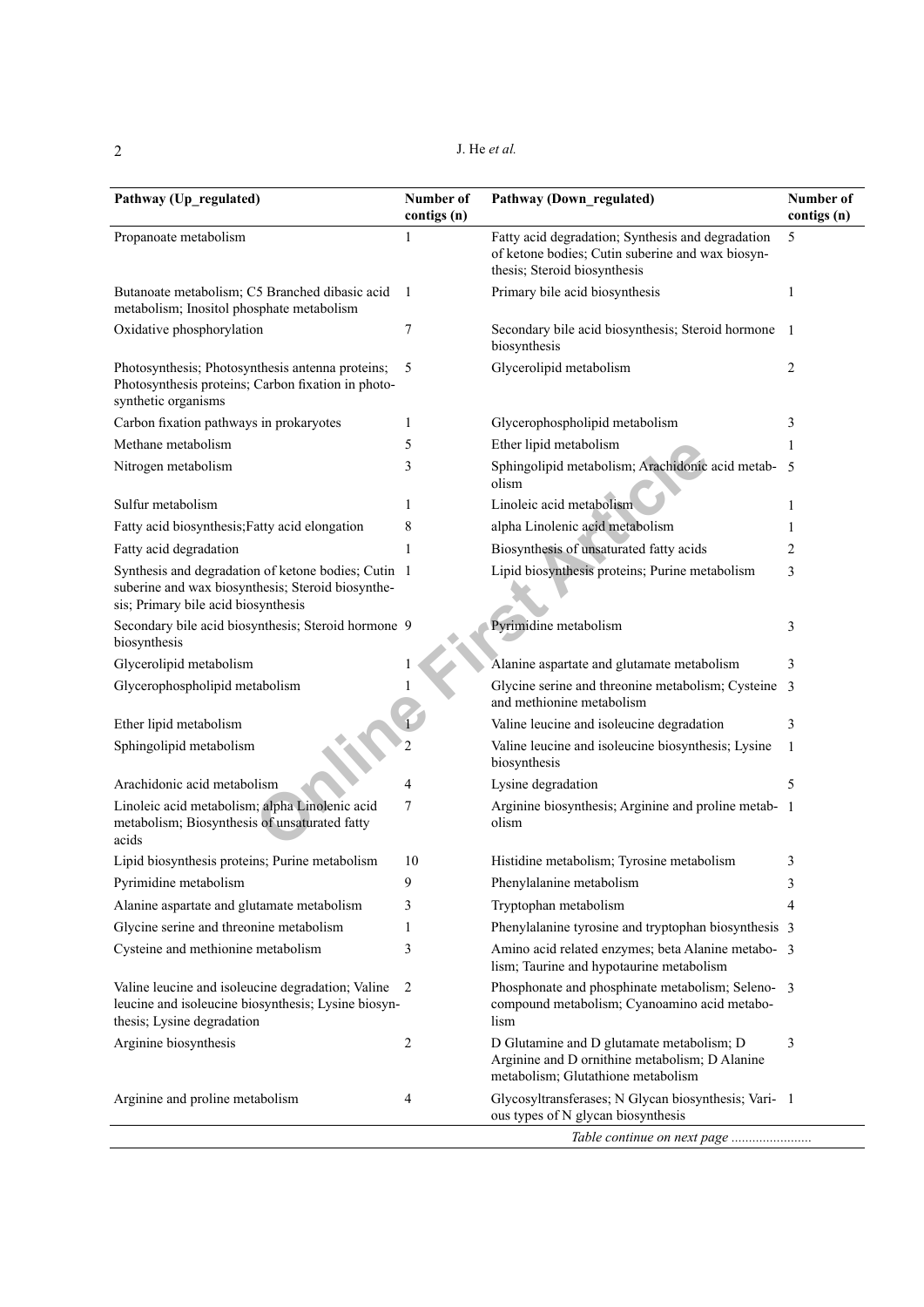| Pathway (Up_regulated)                                                                                                                                                                                                                                                  | Number of<br>contigs (n) | Pathway (Down_regulated)                                                                                                                                                                                                                                                                                                                                   | Number of<br>contigs (n) |
|-------------------------------------------------------------------------------------------------------------------------------------------------------------------------------------------------------------------------------------------------------------------------|--------------------------|------------------------------------------------------------------------------------------------------------------------------------------------------------------------------------------------------------------------------------------------------------------------------------------------------------------------------------------------------------|--------------------------|
| Histidine metabolism; Tyrosine metabolism; Phe-<br>nylalanine metabolism; Tryptophan metabolism                                                                                                                                                                         | 3                        | Mucin type O glycan biosynthesis                                                                                                                                                                                                                                                                                                                           | 1                        |
| Phenylalanine tyrosine and tryptophan biosyn-<br>thesis; Amino acid related enzymes; beta Alanine<br>metabolism                                                                                                                                                         | $\mathbf{1}$             | Other types of O glycan biosynthesis                                                                                                                                                                                                                                                                                                                       | $\overline{2}$           |
| Taurine and hypotaurine metabolism                                                                                                                                                                                                                                      | $\mathbf{1}$             | Glycosaminoglycan biosynthesis chondroitin sul-<br>fate dermatan sulfate; Glycosaminoglycan biosyn-<br>thesis heparan sulfate heparin; Glycosaminoglycan<br>biosynthesis keratan sulfate; Proteoglycans; Glycos-<br>aminoglycan binding proteins; Glycosylphosphati-<br>dylinositol GPI anchored proteins; Glycosamino-<br>glycan degradation              | 1                        |
| Phosphonate and phosphinate metabolism; Selen-4<br>ocompound metabolism; Cyanoamino acid metab-<br>olism; D Glutamine and D glutamate metabolism;<br>D Arginine and D ornithine metabolism; D Alanine<br>metabolism; Glutathione metabolism                             |                          | Glycosylphosphatidylinositol GPI anchor biosyn-<br>thesis; Glycosphingolipid biosynthesis lacto and<br>neolacto series                                                                                                                                                                                                                                     | 1                        |
| Glycosyltransferases; N Glycan biosynthesis; Var- 2<br>ious types of N glycan biosynthesis; Mucin type O<br>glycan biosynthesis                                                                                                                                         |                          | Glycosphingolipid biosynthesis globo series;<br>Glycosphingolipid biosynthesis ganglio series; Li-<br>popolysaccharide biosynthesis; Lipopolysaccharide<br>biosynthesis proteins; Peptidoglycan biosynthesis;<br>Other glycan degradation; Thiamine metabolism;<br>Riboflavin metabolism; Vitamin B6 metabolism;<br>Nicotinate and nicotinamide metabolism | 8                        |
| Other types of O glycan biosynthesis; Glycos-<br>aminoglycan biosynthesis chondroitin sulfate<br>dermatan sulfate; Glycosaminoglycan biosynthesis<br>heparan sulfate heparin                                                                                            |                          | Pantothenate and CoA biosynthesis; Biotin metab-<br>olism                                                                                                                                                                                                                                                                                                  | -1                       |
| Glycosaminoglycan biosynthesis keratan sulfate                                                                                                                                                                                                                          |                          | Lipoic acid metabolism; Folate biosynthesis; One<br>carbon pool by folate; Retinol metabolism                                                                                                                                                                                                                                                              | 3                        |
| Proteoglycans; Glycosaminoglycan binding pro-<br>teins; Glycosylphosphatidylinositol GPI anchored<br>proteins; Glycosaminoglycan degradation; Glyco-<br>sylphosphatidylinositol GPI anchor biosynthesis;<br>Glycosphingolipid biosynthesis lacto and neolacto<br>series | 1                        | Porphyrin and chlorophyll metabolism; Ubiquinone 1<br>and other terpenoid quinone biosynthesis; Prenyl-<br>transferases; Terpenoid backbone biosynthesis                                                                                                                                                                                                   |                          |
| Glycosphingolipid biosynthesis globo series                                                                                                                                                                                                                             | 1                        | Monoterpenoid biosynthesis; Sesquiterpenoid and<br>triterpenoid biosynthesis                                                                                                                                                                                                                                                                               | 1                        |

# Comparative Transcriptome Analysis Depicts Candidate Genes Involved in Skin Color 3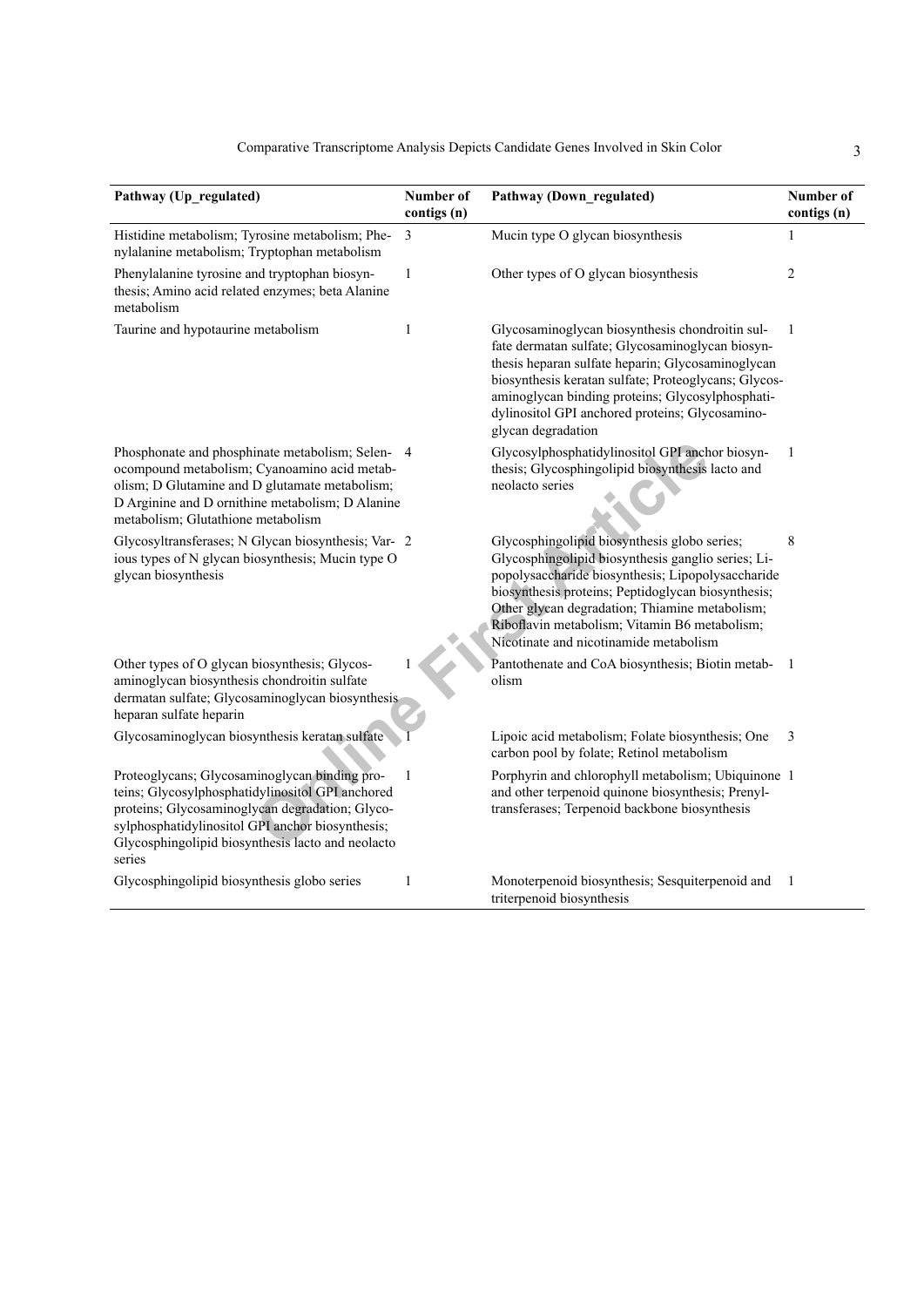| Glycosphingolipid biosynthesis ganglio series                                                                                                                                                      | $\mathbf{1}$   | Diterpenoid biosynthesis; Carotenoid biosynthe-<br>sis; Brassinosteroid biosynthesis; Insect hormone<br>biosynthesis; Zeatin biosynthesis; Limonene<br>and pinene degradation; Geraniol degradation;<br>Polyketide biosynthesis proteins; Type I polyketide<br>structures; Biosynthesis of 12 14 and 16 membered<br>macrolides; Biosynthesis of ansamycins; Biosyn-<br>thesis of type II polyketide backbone; Biosynthe-<br>sis of type II polyketide products; Tetracycline<br>biosynthesis; Polyketide sugar unit biosynthesis;<br>Nonribosomal peptide structures; Biosynthesis of<br>siderophore group nonribosomal peptides; Biosyn-<br>thesis of vancomycin group antibiotics; Phenyl-<br>propanoid biosynthesis; Stilbenoid diarylheptanoid<br>and gingerol biosynthesis; Flavonoid biosynthesis;<br>Flavone and flavonol biosynthesis; Anthocyanin<br>biosynthesis; Isoflavonoid biosynthesis; Indole<br>alkaloid biosynthesis; Indole diterpene alkaloid<br>biosynthesis; Isoquinoline alkaloid biosynthesis                                                                                                                                                                               | 3            |
|----------------------------------------------------------------------------------------------------------------------------------------------------------------------------------------------------|----------------|-----------------------------------------------------------------------------------------------------------------------------------------------------------------------------------------------------------------------------------------------------------------------------------------------------------------------------------------------------------------------------------------------------------------------------------------------------------------------------------------------------------------------------------------------------------------------------------------------------------------------------------------------------------------------------------------------------------------------------------------------------------------------------------------------------------------------------------------------------------------------------------------------------------------------------------------------------------------------------------------------------------------------------------------------------------------------------------------------------------------------------------------------------------------------------------------------------|--------------|
| Lipopolysaccharide biosynthesis; Lipopolysac-<br>charide biosynthesis proteins; Peptidoglycan<br>biosynthesis; Other glycan degradation; Thiamine<br>metabolism; Riboflavin metabolism<br>Jointe F | $\overline{2}$ | Tropane piperidine and pyridine alkaloid biosyn-<br>thesis; Acridone alkaloid biosynthesis; Caffeine<br>metabolism; Betalain biosynthesis; Glucosinolate<br>biosynthesis; Benzoxazinoid biosynthesis; Penicil-<br>lin and cephalosporin biosynthesis; Carbapenem<br>biosynthesis; Monobactam biosynthesis; Clavulan-<br>ic acid biosynthesis; Streptomycin biosynthesis;<br>Butirosin and neomycin biosynthesis; Puromycin<br>biosynthesis; Novobiocin biosynthesis; Aflatoxin<br>biosynthesis; Benzoate degradation; Aminobenzo-<br>ate degradation; Fluorobenzoate degradation; Chlo-<br>roalkane and chloroalkene degradation; Chlorocy-<br>clohexane and chlorobenzene degradation; Toluene<br>degradation; Xylene degradation; Nitrotoluene<br>degradation; Ethylbenzene degradation; Styrene<br>degradation; Atrazine degradation; Caprolactam<br>degradation; 1 1 1 Trichloro 2 2 bis 4 chlorophenyl<br>ethane DDT degradation; Bisphenol degradation;<br>Dioxin degradation; Naphthalene degradation;<br>Polycyclic aromatic hydrocarbon degradation; Fur-<br>fural degradation; Steroid degradation; Metabolism<br>of xenobiotics by cytochrome P450; Drug metabo-<br>lism cytochrome P450 | $\mathbf{1}$ |
| Vitamin B6 metabolism; Nicotinate and nicotina-<br>mide metabolism                                                                                                                                 | 5              | Drug metabolism other enzymes; Enzymes; Protein 1<br>kinases; Protein phosphatase and associated pro-<br>teins; Peptidases; Cytochrome P450; KEGG mod-<br>ules in global; RNA polymerase; Basal transcription<br>factors                                                                                                                                                                                                                                                                                                                                                                                                                                                                                                                                                                                                                                                                                                                                                                                                                                                                                                                                                                            |              |
| Pantothenate and CoA biosynthesis; Biotin metab- 1<br>olism; Lipoic acid metabolism; Folate biosynthe-<br>sis; One carbon pool by folate                                                           |                | Transcription factors; Transcription machinery;<br>Spliceosome                                                                                                                                                                                                                                                                                                                                                                                                                                                                                                                                                                                                                                                                                                                                                                                                                                                                                                                                                                                                                                                                                                                                      | 2            |
| Retinol metabolism                                                                                                                                                                                 | 8              | Spliceosome; Ribosome                                                                                                                                                                                                                                                                                                                                                                                                                                                                                                                                                                                                                                                                                                                                                                                                                                                                                                                                                                                                                                                                                                                                                                               | 1            |
| Porphyrin and chlorophyll metabolism; Ubiqui-<br>none and other terpenoid quinone biosynthesis;<br>Prenyltransferases; Terpenoid backbone biosyn-<br>thesis                                        | 1              | Ribosome; Transfer RNA biogenesis; Aminoacyl<br>tRNA biosynthesis; RNA transport; mRNA surveil-<br>lance pathway                                                                                                                                                                                                                                                                                                                                                                                                                                                                                                                                                                                                                                                                                                                                                                                                                                                                                                                                                                                                                                                                                    | 1            |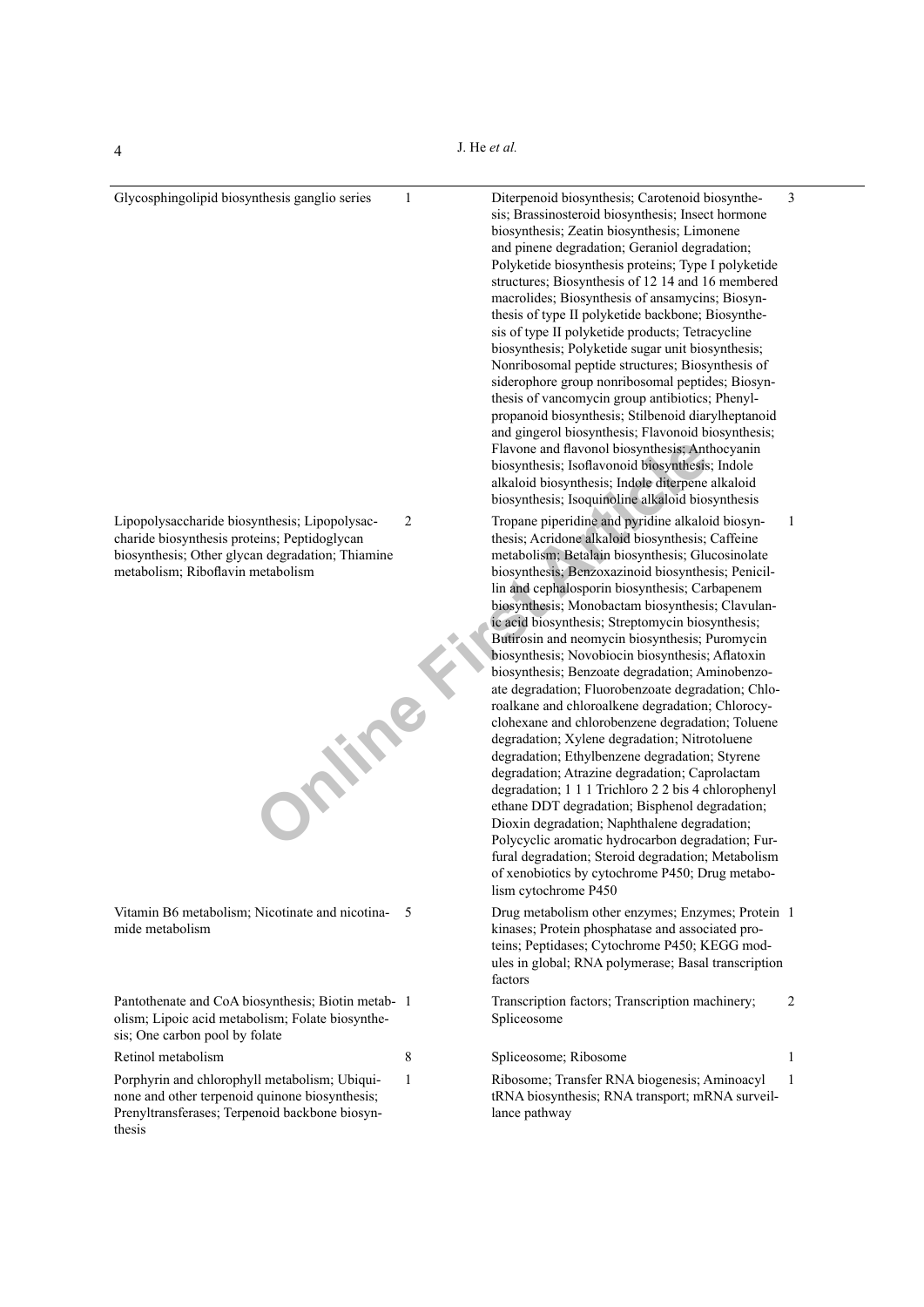Monoterpenoid biosynthesis; Sesquiterpenoid and 1 triterpenoid biosynthesis; Diterpenoid biosynthesis; Carotenoid biosynthesis; Brassinosteroid biosynthesis; Insect hormone biosynthesis; Zeatin biosynthesis; Limonene and pinene degradation; Geraniol degradation; Polyketide biosynthesis proteins; Type I polyketide structures; Biosynthesis of 12 14 and 16 membered macrolides; Biosynthesis of ansamycins; Biosynthesis of type II polyketide backbone; Biosynthesis of type II polyketide products; Tetracycline biosynthesis; Polyketide sugar unit biosynthesis; Nonribosomal peptide structures; Biosynthesis of siderophore group nonribosomal peptides; Biosynthesis of vancomycin group antibiotics; Phenylpropanoid biosynthesis; Stilbenoid diarylheptanoid and gingerol biosynthesis; Flavonoid biosynthesis; Flavone and flavonol biosynthesis; Anthocyanin biosynthesis; Isoflavonoid biosynthesis; Indole alkaloid biosynthesis; Indole diterpene alkaloid biosynthesis; Isoquinoline alkaloid biosynthesis; Tropane piperidine and pyridine alkaloid biosynthesis; Acridone alkaloid biosynthesis; Caffeine metabolism; Betalain biosynthesis; Glucosinolate biosynthesis; Benzoxazinoid biosynthesis; Penicillin and cephalosporin biosynthesis; Carbapenem biosynthesis; Monobactam biosynthesis; Clavulanic acid biosynthesis; Streptomycin biosynthesis

Butirosin and neomycin biosynthesis; Puromycin biosynthesis; Novobiocin biosynthesis; Aflatoxin biosynthesis; Benzoate degradation

Aminobenzoate degradation; Fluorobenzoate degradation; Chloroalkane and chloroalkene degradation; Chlorocyclohexane and chlorobenzene degradation; Toluene degradation; Xylene degradation; Nitrotoluene degradation; Ethylbenzene degradation; Styrene degradation; Atrazine degradation; Caprolactam degradation; 1 1 1 Trichloro 2 2 bis 4 chlorophenyl ethane DDT degradation; Bisphenol degradation; Dioxin degradation; Naphthalene degradation; Polycyclic aromatic hydrocarbon degradation; Furfural degradation; Steroid degradation; Metabolism of xenobiotics by cytochrome P450

Drug metabolism other enzymes;Enzymes; Protein kinases;Protein phosphatase and associated proteins; Peptidases; Cytochrome P450; KEGG modules in global; RNA polymerase; Basal transcription factors Transcription factors; Transcription machinery; Spliceosome

1 Messenger RNA Biogenesis; Ribosome biogenesis 1 in eukaryotes; Ribosome biogenesis; Mitochondrial biogenesis; Translation factors; Chaperones and folding catalysts; Protein export

Protein processing in endoplasmic reticulum 3

**St. Principle** 

SNARE interactions in vesicular transport; SNAREs; Ubiquitin mediated proteolysis

4

Drug metabolism cytochrome P450 4 Ubiquitin system; Sulfur relay system; Proteasome 3 1 Proteasome; RNA degradation; DNA replication 6

4 DNA replication proteins; Chromosome and associ-2 ated proteins; Base excision repair Spliceosome; Ribosome 1 Nucleotide excision repair 1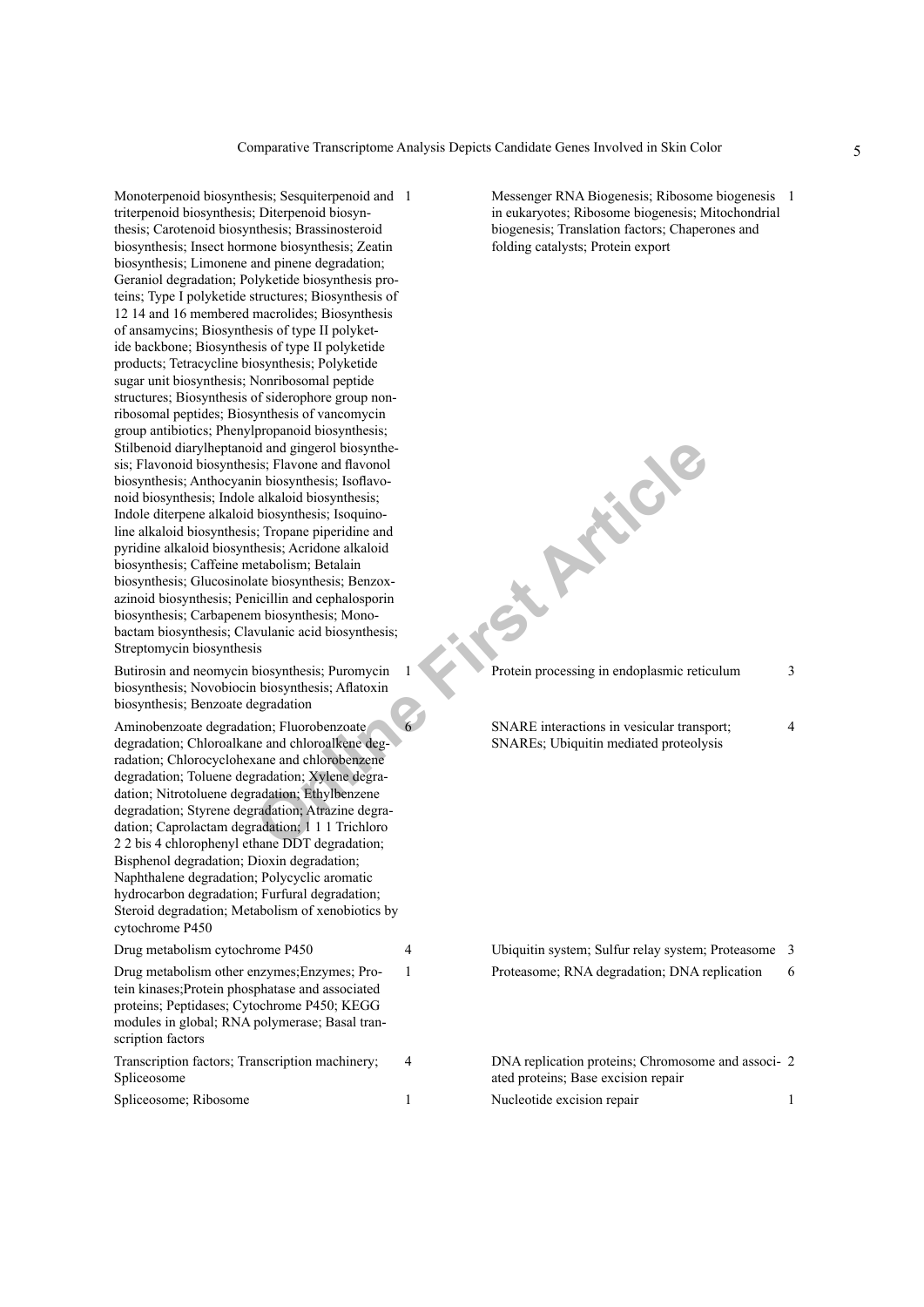| Ribosome: Transfer RNA biogenesis: Aminoacyl | $\overline{2}$ |
|----------------------------------------------|----------------|
| tRNA biosynthesis; RNA transport             |                |
| mRNA surveillance pathway                    |                |

| Messenger RNA Biogenesis; Ribosome biogenesis {<br>in eukaryotes; Ribosome biogenesis; Mitochondri-<br>al biogenesis; Translation factors; Chaperones and<br>folding catalysts; Protein export; Protein process-<br>ing in endoplasmic reticulum                                                                                                                                                                                                        |  |
|---------------------------------------------------------------------------------------------------------------------------------------------------------------------------------------------------------------------------------------------------------------------------------------------------------------------------------------------------------------------------------------------------------------------------------------------------------|--|
| SNARE interactions in vesicular transport;<br>SNAREs; Ubiquitin mediated proteolysis                                                                                                                                                                                                                                                                                                                                                                    |  |
| Ubiquitin system; Sulfur relay system; Proteasome                                                                                                                                                                                                                                                                                                                                                                                                       |  |
| Proteasome; RNA degradation                                                                                                                                                                                                                                                                                                                                                                                                                             |  |
| DNA replication; DNA replication proteins; Chro-<br>mosome and associated proteins; Base excision re-<br>pair; Nucleotide excision repair; Mismatch repair;<br>Homologous recombination; Non homologous end<br>joining; Fanconi anemia pathway; DNA repair and<br>recombination proteins; Non coding RNAs; Trans-<br>porters; ABC transporters; Phosphotransferase<br>system PTS; Bacterial secretion system; Secretion<br>system; Two component system |  |

| Rap1 signaling pathway                                                             | 6 | Hedgehog signaling pathway             |  |
|------------------------------------------------------------------------------------|---|----------------------------------------|--|
| MAPK signaling pathway                                                             |   | TGF beta signaling pathway             |  |
| ErbB signaling pathway                                                             |   | Hippo signaling pathway                |  |
| Wnt signaling pathway                                                              | 2 | VEGF signaling pathway                 |  |
| Notch signaling pathway; Hedgehog signaling<br>pathway; TGF beta signaling pathway | 2 | Jak STAT signaling pathway             |  |
| Hippo signaling pathway                                                            | 3 | NF kappa B signaling pathway           |  |
| VEGF signaling pathway                                                             | 2 | TNF signaling pathway                  |  |
| Jak STAT signaling pathway                                                         | 3 | HIF 1 signaling pathway                |  |
| NF kappa B signaling pathway                                                       | 2 | FoxO signaling pathway                 |  |
| TNF signaling pathway                                                              | 4 | Calcium signaling pathway              |  |
| HIF 1 signaling pathway                                                            | 4 | Phosphatidylinositol signaling system  |  |
| FoxO signaling pathway                                                             | 4 | Phospholipase D signaling pathway      |  |
| Calcium signaling pathway                                                          | 8 | Sphingolipid signaling pathway         |  |
| Phosphatidylinositol signaling system                                              |   | cAMP signaling pathway                 |  |
| Phospholipase D signaling pathway                                                  | 2 | cGMP PKG signaling pathway             |  |
| Sphingolipid signaling pathway                                                     | 3 | PI3K Akt signaling pathway             |  |
| cAMP signaling pathway                                                             | 2 | AMPK signaling pathway                 |  |
| cGMP PKG signaling pathway                                                         | 5 | mTOR signaling pathway                 |  |
| PI3K Akt signaling pathway                                                         | 7 | Cytokine cytokine receptor interaction |  |
| AMPK signaling pathway                                                             | 3 | Cytokines; ECM receptor interaction    |  |
| $TCD$ $T = 1$ $T = 1$                                                              |   | $C_1$ 1 1 1 $C_2$                      |  |

| 2 | Mismatch repair; Homologous recombination; Non 1<br>homologous end joining; Fanconi anemia pathway                                                                                                                                                 |  |
|---|----------------------------------------------------------------------------------------------------------------------------------------------------------------------------------------------------------------------------------------------------|--|
| 1 | DNA repair and recombination proteins; Non<br>coding RNAs; Transporters; ABC transporters;<br>Phosphotransferase system PTS; Bacterial secretion<br>system; Secretion system; Two component system;<br>Two component system; Ras signaling pathway |  |
| 8 | Rap1 signaling pathway                                                                                                                                                                                                                             |  |

| SNARE interactions in vesicular transport:          | MAPK signaling pathway       |    |
|-----------------------------------------------------|------------------------------|----|
| SNAREs; Ubiquitin mediated proteolysis              |                              |    |
| Ubiquitin system; Sulfur relay system; Proteasome 1 | MAPK signaling pathway yeast |    |
| Proteasome: RNA degradation                         | ErbB signaling pathway       |    |
| DNA replication; DNA replication proteins; Chro-3   | Wnt signaling pathway        | 10 |

| Ubiquitin system; Sulfur relay system; Proteasome 1                                                                                                                                                                                                                                                                                                                                                                                                      |                         | MAPK signaling pathway yeast           | $\mathbf{1}$            |
|----------------------------------------------------------------------------------------------------------------------------------------------------------------------------------------------------------------------------------------------------------------------------------------------------------------------------------------------------------------------------------------------------------------------------------------------------------|-------------------------|----------------------------------------|-------------------------|
| Proteasome; RNA degradation                                                                                                                                                                                                                                                                                                                                                                                                                              | 4                       | ErbB signaling pathway                 | $\overline{7}$          |
| DNA replication; DNA replication proteins; Chro-3<br>mosome and associated proteins; Base excision re-<br>pair; Nucleotide excision repair; Mismatch repair;<br>Homologous recombination; Non homologous end<br>joining; Fanconi anemia pathway; DNA repair and<br>recombination proteins; Non coding RNAs; Trans-<br>porters; ABC transporters; Phosphotransferase<br>system PTS; Bacterial secretion system; Secretion<br>system; Two component system |                         | Wnt signaling pathway                  | 10                      |
| Two component system; Ras signaling pathway                                                                                                                                                                                                                                                                                                                                                                                                              | 4                       | Notch signaling pathway                | $\overline{c}$          |
| Rap1 signaling pathway                                                                                                                                                                                                                                                                                                                                                                                                                                   | 6                       | Hedgehog signaling pathway             | $\overline{c}$          |
| MAPK signaling pathway                                                                                                                                                                                                                                                                                                                                                                                                                                   |                         | TGF beta signaling pathway             | 3                       |
| ErbB signaling pathway                                                                                                                                                                                                                                                                                                                                                                                                                                   |                         | Hippo signaling pathway                | $\tau$                  |
| Wnt signaling pathway                                                                                                                                                                                                                                                                                                                                                                                                                                    | 2                       | VEGF signaling pathway                 | 1                       |
| Notch signaling pathway; Hedgehog signaling<br>pathway; TGF beta signaling pathway.                                                                                                                                                                                                                                                                                                                                                                      | 2                       | Jak STAT signaling pathway             | 6                       |
| Hippo signaling pathway                                                                                                                                                                                                                                                                                                                                                                                                                                  | 3                       | NF kappa B signaling pathway           | 5                       |
| VEGF signaling pathway                                                                                                                                                                                                                                                                                                                                                                                                                                   | $\overline{c}$          | TNF signaling pathway                  | $\boldsymbol{7}$        |
| Jak STAT signaling pathway                                                                                                                                                                                                                                                                                                                                                                                                                               | 3                       | HIF 1 signaling pathway                | 3                       |
| NF kappa B signaling pathway                                                                                                                                                                                                                                                                                                                                                                                                                             | $\overline{c}$          | FoxO signaling pathway                 | $\overline{4}$          |
| TNF signaling pathway                                                                                                                                                                                                                                                                                                                                                                                                                                    | 4                       | Calcium signaling pathway              | 11                      |
| HIF 1 signaling pathway                                                                                                                                                                                                                                                                                                                                                                                                                                  | 4                       | Phosphatidylinositol signaling system  | 5                       |
| FoxO signaling pathway                                                                                                                                                                                                                                                                                                                                                                                                                                   | 4                       | Phospholipase D signaling pathway      | 11                      |
| Calcium signaling pathway                                                                                                                                                                                                                                                                                                                                                                                                                                | 8                       | Sphingolipid signaling pathway         | $\overline{\mathbf{3}}$ |
| Phosphatidylinositol signaling system                                                                                                                                                                                                                                                                                                                                                                                                                    | 1                       | cAMP signaling pathway                 | 10                      |
| Phospholipase D signaling pathway                                                                                                                                                                                                                                                                                                                                                                                                                        | $\overline{\mathbf{c}}$ | cGMP PKG signaling pathway             | $\overline{4}$          |
| Sphingolipid signaling pathway                                                                                                                                                                                                                                                                                                                                                                                                                           | 3                       | PI3K Akt signaling pathway             | 23                      |
| cAMP signaling pathway                                                                                                                                                                                                                                                                                                                                                                                                                                   | $\overline{c}$          | AMPK signaling pathway                 | 9                       |
| cGMP PKG signaling pathway                                                                                                                                                                                                                                                                                                                                                                                                                               | 5                       | mTOR signaling pathway                 | 5                       |
| PI3K Akt signaling pathway                                                                                                                                                                                                                                                                                                                                                                                                                               | 7                       | Cytokine cytokine receptor interaction | 10                      |
| AMPK signaling pathway                                                                                                                                                                                                                                                                                                                                                                                                                                   | 3                       | Cytokines; ECM receptor interaction    | 5                       |
| mTOR signaling pathway                                                                                                                                                                                                                                                                                                                                                                                                                                   | 3                       | Cell adhesion molecules CAMs           | 13                      |

6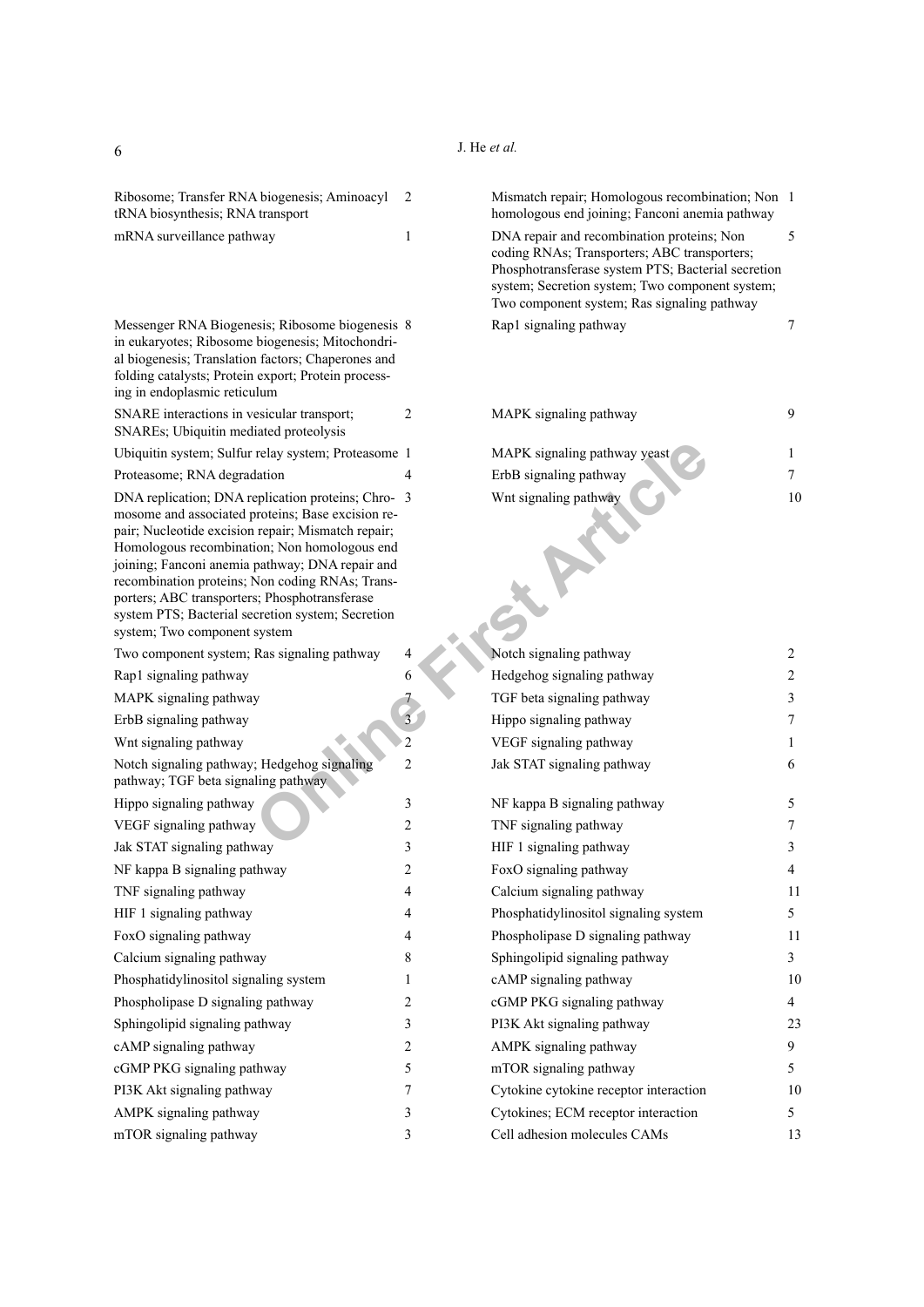| Plant hormone signal transduction; G protein cou- 2<br>pled receptors; Enzyme linked receptors; Cytokine<br>receptors; Nuclear receptors; Ion channels; GTP<br>binding proteins; Neuroactive ligand receptor<br>interaction |                | Cell adhesion molecules and their ligands; CD Mol-14<br>ecules; Lectins; Bacterial toxins; Endocytosis                                                                                                 |                |
|-----------------------------------------------------------------------------------------------------------------------------------------------------------------------------------------------------------------------------|----------------|--------------------------------------------------------------------------------------------------------------------------------------------------------------------------------------------------------|----------------|
| Cytokine cytokine receptor interaction                                                                                                                                                                                      | 7              | Exosome; Phagosome                                                                                                                                                                                     | 12             |
| Cytokines; ECM receptor interaction                                                                                                                                                                                         | 1              | Lysosome                                                                                                                                                                                               | $\overline{c}$ |
| Cell adhesion molecules CAMs                                                                                                                                                                                                | 5              | Peroxisome                                                                                                                                                                                             | 2              |
| Cell adhesion molecules and their ligands; CD<br>Molecules; Lectins; Bacterial toxins; Endocytosis                                                                                                                          | 9              | Regulation of autophagy; Regulation of mitophagy 6<br>yeast; Prokaryotic Defense System; Bacterial<br>chemotaxis; Bacterial motility proteins; Flagellar<br>assembly; Regulation of actin cytoskeleton |                |
| Exosome; Phagosome                                                                                                                                                                                                          | 8              | Cytoskeleton proteins; Cell cycle                                                                                                                                                                      | 9              |
| Lysosome                                                                                                                                                                                                                    | 1              | Cell cycle yeast                                                                                                                                                                                       | 4              |
| Peroxisome                                                                                                                                                                                                                  | $\overline{2}$ | Cell cycle Caulobacter; Meiosis yeast                                                                                                                                                                  | 4              |
| Regulation of autophagy; Regulation of mitophagy 6<br>yeast; Prokaryotic Defense System; Bacterial<br>chemotaxis; Bacterial motility proteins; Flagellar<br>assembly; Regulation of actin cytoskeleton                      |                | Oocyte meiosis                                                                                                                                                                                         | 3              |
| Cytoskeleton proteins; Cell cycle                                                                                                                                                                                           | 3              | Apoptosis                                                                                                                                                                                              | 12             |
| Cell cycle yeast; Cell cycle Caulobacter; Meiosis<br>yeast; Oocyte meiosis; Apoptosis                                                                                                                                       | 8              | p53 signaling pathway                                                                                                                                                                                  | 2              |
| p53 signaling pathway                                                                                                                                                                                                       | $\mathfrak{Z}$ |                                                                                                                                                                                                        |                |
| Focal adhesion                                                                                                                                                                                                              | 7              |                                                                                                                                                                                                        |                |
| Adherens junction                                                                                                                                                                                                           | 3              |                                                                                                                                                                                                        |                |
| Tight junction                                                                                                                                                                                                              | 9              |                                                                                                                                                                                                        |                |
| Gap junction                                                                                                                                                                                                                |                |                                                                                                                                                                                                        |                |
| Signaling pathways regulating pluripotency of<br>stem cells; Hematopoietic cell lineage                                                                                                                                     |                |                                                                                                                                                                                                        |                |
| Complement and coagulation cascades                                                                                                                                                                                         | 4              |                                                                                                                                                                                                        |                |
| Platelet activation                                                                                                                                                                                                         | $\overline{c}$ |                                                                                                                                                                                                        |                |
| Toll like receptor signaling pathway                                                                                                                                                                                        | 3              |                                                                                                                                                                                                        |                |
| NOD like receptor signaling pathway                                                                                                                                                                                         | 7              |                                                                                                                                                                                                        |                |
| RIG I like receptor signaling pathway                                                                                                                                                                                       | 3              |                                                                                                                                                                                                        |                |
| Cytosolic DNA sensing pathway                                                                                                                                                                                               | 1              |                                                                                                                                                                                                        |                |
| Natural killer cell mediated cytotoxicity                                                                                                                                                                                   | 4              |                                                                                                                                                                                                        |                |
| Antigen processing and presentation                                                                                                                                                                                         | 11             |                                                                                                                                                                                                        |                |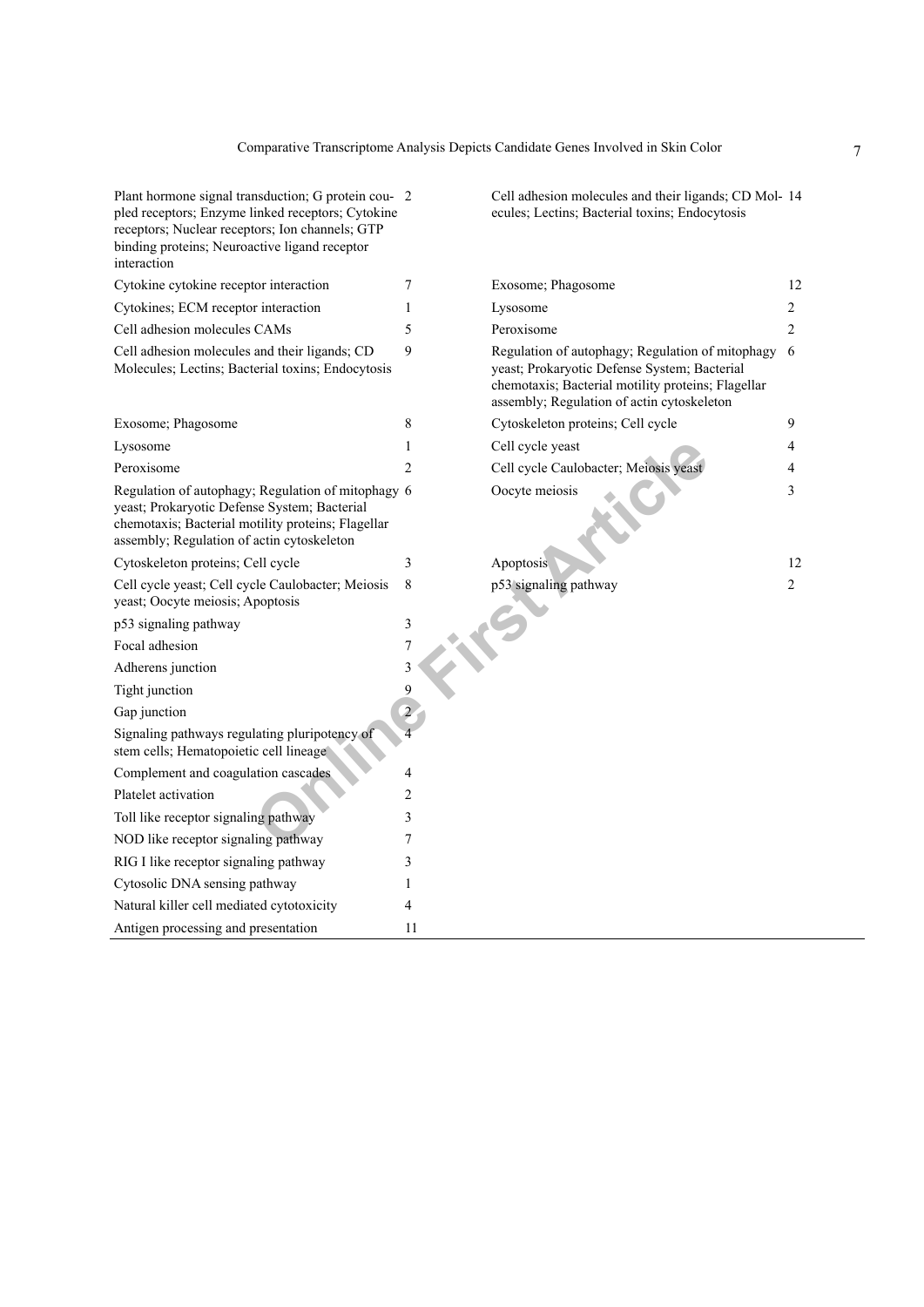**Online First Article**